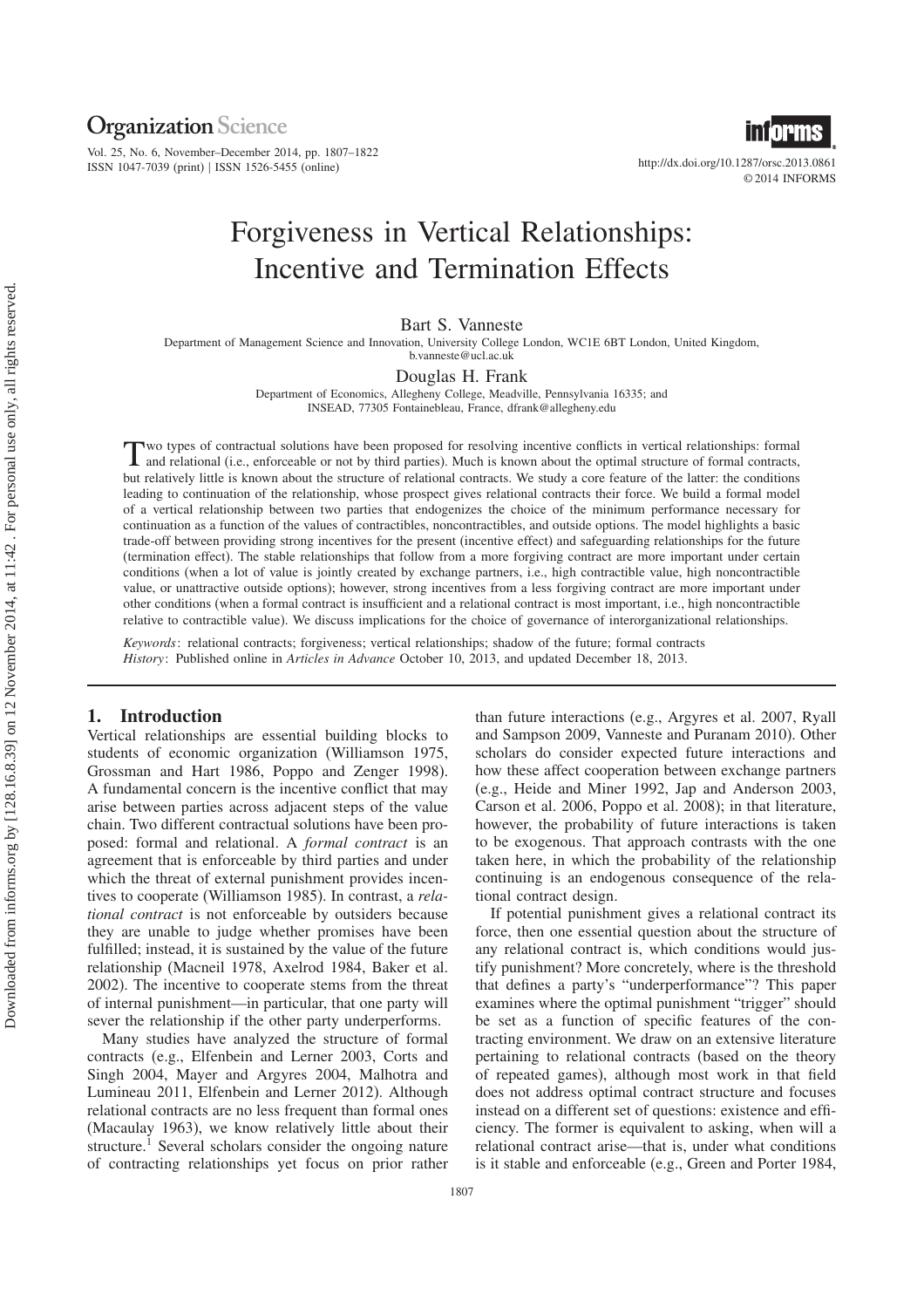Rotemberg and Saloner 1986, Bull 1987, MacLeod and Malcomson 1989)? The latter asks, how efficient is a relational contract relative to (or in the presence of) other ways of governing a transaction (e.g., Baker et al. 1994, 2002; Bernheim and Whinston 1998; Rayo 2007)?

As determinants of the optimal punishment trigger, the aspects of the environment that are central in contracting theories of vertical relationships are our focus. A major theme in this literature is that outsiders cannot objectively verify all outcomes of the relationship, which creates the need for relational contracts (Williamson 1975, Macneil 1978, Baker et al. 2002). Following this literature, we explore the role played in such contracts by the value of so-called contractibles, noncontractibles, and outside options (Williamson 1985, Grossman and Hart 1986). First, that some outcomes are non-verifiable does not imply that all outcomes are, which means that formal and relational contracts may coexist (Baker et al. 1994). Therefore, we examine the effect of contractible value: that portion of value that can be specified in a formal contract. Examples are delivery times, quantities, and measurable product attributes (e.g., the clock speed of a microprocessor or the dimensions of a machine part). Second, given the non-verifiability of certain outcomes, we also investigate the effect of noncontractible value: that portion of value that cannot be specified in a formal contract owing to inherent measurement difficulties. Examples include subjective quality (e.g., the image resulting from an advertising campaign, the commitment to share best practices, and continuous product innovation). Third, because terminating a relationship is relevant only when there are alternatives, we consider the value of outside options. The value of such an option is defined as the value of the best alternative relative to the value of the focal relationship. For instance, technological complementarity may allow a buyer to create more value with one supplier than with another.

We develop a formal model that endogenizes the choice of the punishment as a function of the values of contractibles, noncontractibles, and outside options. In this model, the trigger's position is based on the minimum performance that must be met to avoid termination. Our model features two parties. One (Upstream) produces a good whose value depends on both effort and luck; the other (Downstream) decides, based on the good's value, whether or not to continue the relationship. Because that value is but an imperfect measure of Upstream's effort, Downstream's decision is subject to error. Thus, it may happen that Downstream terminates the relationship even though Upstream worked hard. In the model, the optimal choice of performance threshold hinges on the trade-off between an incentive effect and a termination effect. On the one hand, a higher performance threshold from Downstream incentivizes Upstream to work harder (a positive effect); on the other hand, a harsher punishment shortens the duration of

a potentially valuable relationship (a negative effect). The optimal performance threshold balances these two effects. We find that this threshold is decreasing in both contractible and noncontractible value (because these increase the termination effect relative to the incentive effect) and is increasing in the attractiveness of outside options (because that decreases the termination effect relative to the incentive effect). In short, we find that the more value is jointly created by exchange partners through greater contractible and/or noncontractible value or through lesser outside option value—the lower the performance threshold. An additional result is that for constant total value, the greater the share of noncontractible value relative to contractible value, the higher the threshold. This is because that share decreases the termination effect relative to the incentive effect. Thus, when a formal contract cannot describe well the value created in an exchange, the relational contract is most important and will have a high performance threshold. In an extension, we show that the model's main propositions are qualitatively unchanged if we instead assume that the performance threshold is exogenously fixed and that the decision variable is the probability of termination conditional on underperformance. In both cases, the key element is what the relational contract indicates about when to continue the relationship and, consequently, whether it is structured as a more demanding or a more forgiving contract.

Our main contribution is to show how this aspect of a relational contract's structure—that is, the extent of its forgiveness—is optimally conditioned by the contracting environment, including elements known to be important in contracting theories of vertical relationships (e.g., contractible value, noncontractible value, outside options). We find two consequences to increasing the performance threshold: an incentive effect and a termination effect. The relative importance of each effect is altered by variations in these external factors, which accounts for variations in the performance threshold's optimal level. Finally, to illustrate the model's applicability, in the Discussion section we describe how our results can inform important questions regarding the choice of governance of interorganizational relationships.

# 2. Background

## 2.1. Theoretical Background

Relational contracts have different meanings across literatures. An economic interpretation, and the one followed here, is that relational contracts are agreements sustained by the value of the future relationship (Baker et al. 2002). The basic idea is that a shared future enables cooperation because parties can be rewarded or punished tomorrow for things they do today (Axelrod 1984). Game theory has extensively developed this idea.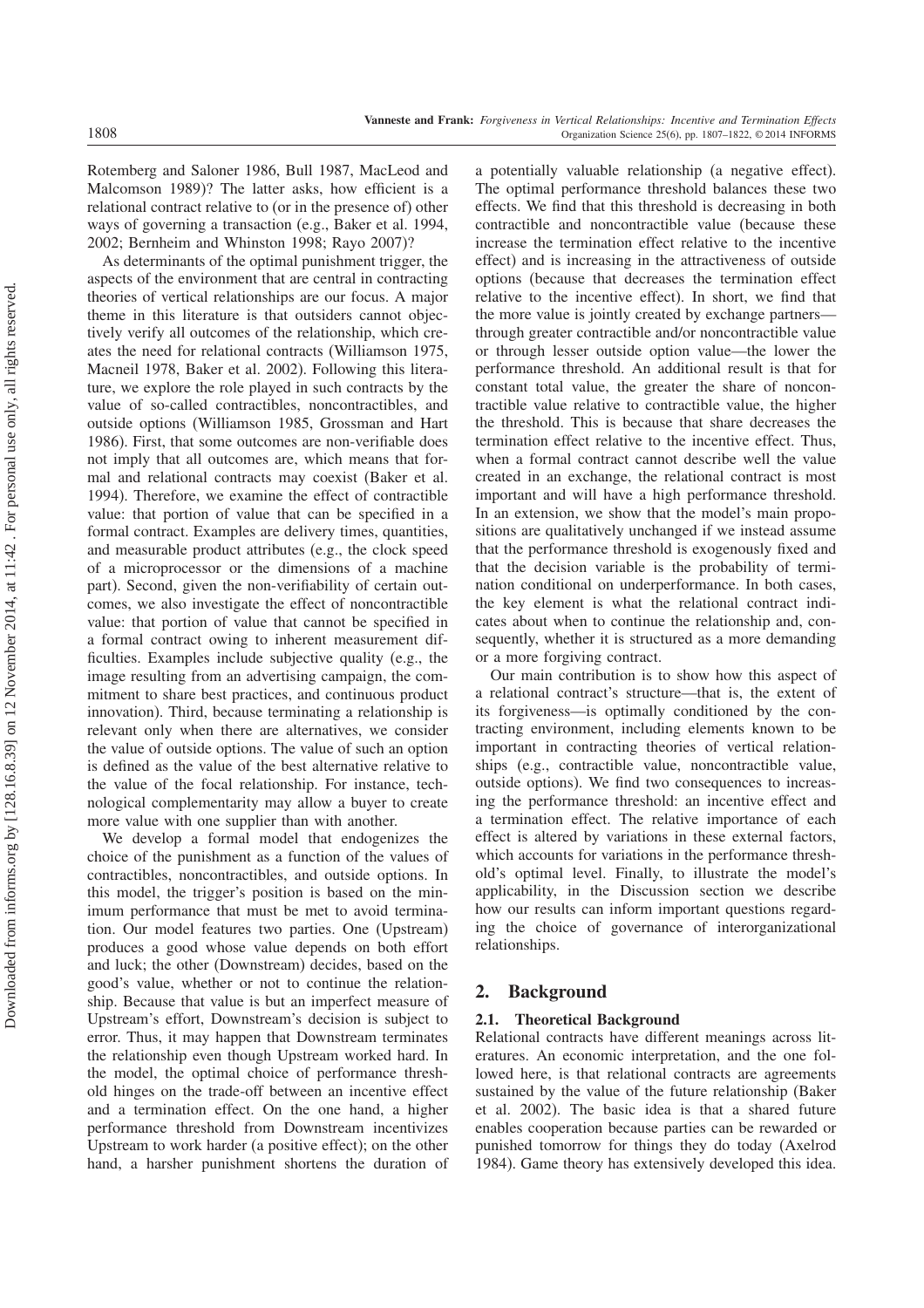A well-established result is that cooperation can be individually optimal in a repeated game even if it is not optimal in a one-shot version of the same game (Friedman 1971, Kreps et al. 1982, Fudenberg and Maskin 1986). In a one-shot game, current actions do not influence future payoffs. But a shared future—as arises in repeated games—provides the opportunity to reward and punish good and bad behavior, respectively, which incentivizes players to cooperate (Axelrod 1984). An effective way of rewarding and punishing the actions of another player is a trigger strategy (Axelrod 1984), whereby a player will cooperate in the next round only if the other player cooperates in the current round. Thus, a player's defection triggers a punishment. Given their analytical tractability and intuitive appeal, trigger strategies underlie much of the theoretical work on relational contracts (Radner 1981; Baker et al. 1994, 2002). Consistent with theoretical predictions, empirical field studies find that the expectation of future interactions increases joint action (Heide and John 1990); flexibility, information exchange, and problem solving (Heide and Miner 1992); performance (Parkhe 1993); and bilateral idiosyncratic investments (Jap and Anderson 2003). Carson et al. (2006) find no effect on opportunism. Thus, a shadow of the future helps to align incentives between exchange partners.

A more sociological interpretation of relational contracts (and one that we do not follow here) refers to the norms of cooperation that may emerge over time between exchange partners (Granovetter 1985, Gulati 1995, Zaheer and Venkatraman 1995, Puranam and Vanneste 2009). The crucial distinction is that these works focus on the shadow of the past, not the future. A shared history facilitates social interactions, which in turn can lead to the establishment of cooperative norms such as trust (Gulati 1995, Zaheer and Venkatraman 1995, Uzzi 1997). The shadow of the past and the shadow of the future may lead to the same outcome (e.g., cooperation), but they need not reinforce each other. For example, it might be harder to establish trust under expectations of future interactions because good behavior may be attributed to external factors (strong incentives) rather than internal factors (benevolence of exchange partner; see Malhotra and Murnighan 2002). Thus, the two "shadows" are conceptually distinct. For this reason we restrict ourselves to relational contracts supported by expected future interactions.

It is typically assumed that relational contracts cannot be enforced by outsiders, and this is their key distinction from formal contracts. We do not refer to relational contracts as "implicit" contracts because doing so might create the false impression that relational contracts are vague. In fact, they can be written down and, in general, must be well understood to provide contracting parties the appropriate incentives. Scholars often analyze the design of a relational contract in terms of a fixed

payment and, possibly, an additional bonus (e.g., Bull 1987; MacLeod and Malcomson 1989; Baker et al. 1994, 2002). In this paper we focus on another key element of relational contracts: the performance threshold. To articulate this perspective clearly, our main model treats the payment as fixed so that we may restrict attention to the conditions for continuation. We also report on an extension to this model in which we allow for a bonus; the main results are unaffected.

Our approach is related to the models of Green and Porter (1984) and Rotemberg and Saloner (1986) on collusion and price wars in oligopolistic industries, which analyze a punishment trigger in terms of a price threshold. The market price dropping below that threshold could signal that some companies have violated the collusive agreement. Companies in the industry will retaliate by offering a lower price themselves (i.e., below the optimal collusive price). Similarly, we analyze a punishment trigger in terms of a performance threshold. Performance below this level constitutes cause for terminating the relationship. However, our model differs in several important respects. First, as noted previously, Green and Porter (1984) and Rotemberg and Saloner (1986) study the question of existence—in other words, the conditions under which a self-enforcing collusive agreement is feasible among members of an industrial cartel (horizontal relationships)—whereas we are concerned with the optimal *structure* of a relational contract between two parties in a bilateral vertical relationship and, in particular, with the optimal performance threshold that triggers punishment. Second, the results of Green and Porter (1984) and Rotemberg and Saloner (1986) depend in part on assumptions that are tailored to the context of an industrial cartel, so their results may not carry over to our context. Third, our key results concern the influence of exogenous parameters—contractible/noncontractible value and the value of the outside option—that do not feature in the other models at all. Finally, our notion of forgiveness is quite distinct from the one suggested by the limited-duration price wars in the other models: in our model, conditional on a single bad event, forgiveness is either forever or not at all. Forgiveness is embedded in the performance threshold, not in the duration of the punishment. Another related paper is Levin (2003), which considers a performance threshold as a punishment trigger in the context of bilateral relational contracts. We extend Levin's work by investigating the optimal level of that performance threshold and how it varies as a function of a set of exogenous factors.

# 2.2. Empirical Background

Forgiving is a frequent phenomenon in real-world supplier relationships. Our theoretical analysis was originally inspired by extensive field research conducted at eight member companies of the Dutch Association for Purchasing Management (NEVI). The companies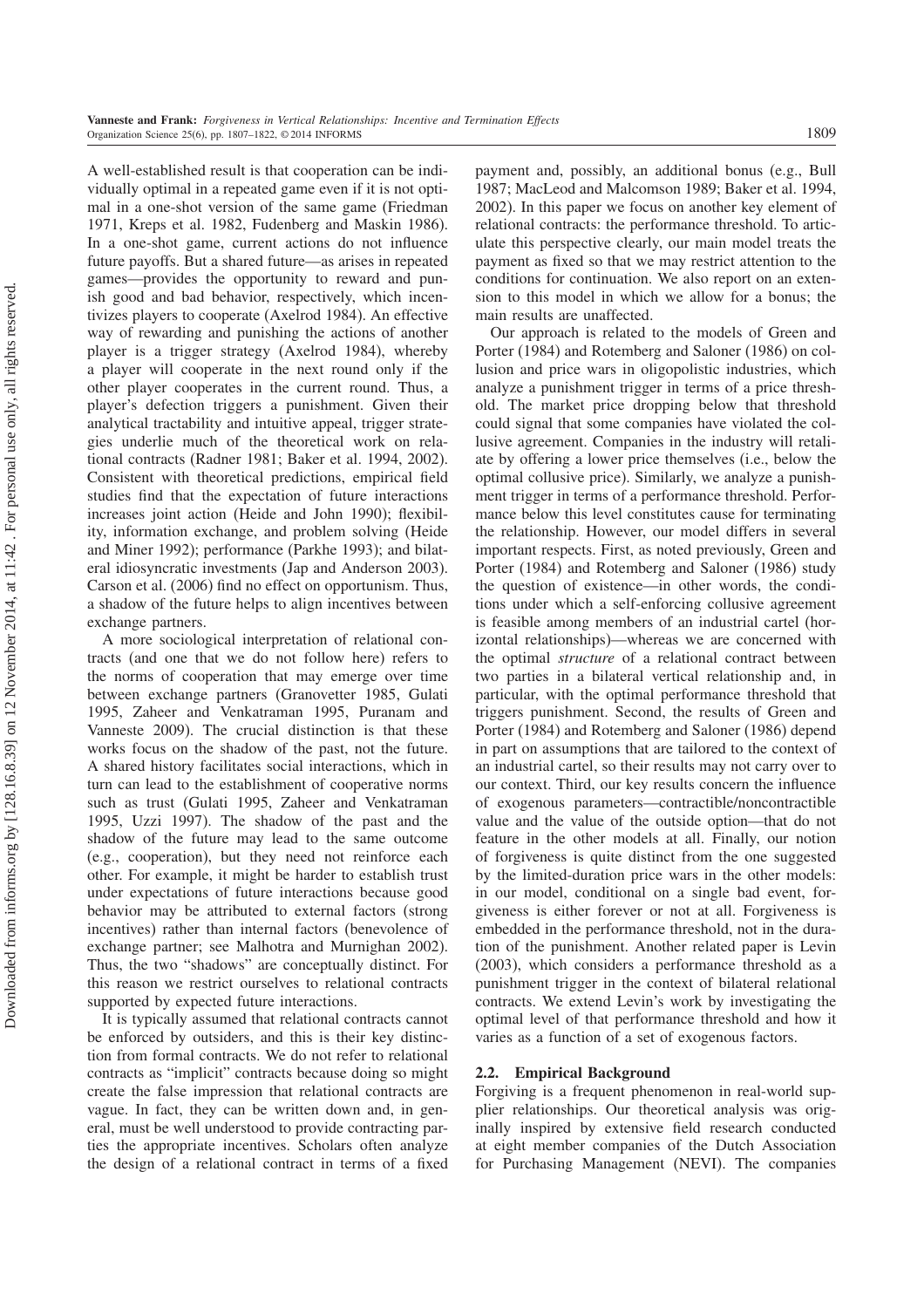are active in different industries, including chemicals, telecommunications, basic materials, and transportation. Annual company revenues exceed  $E1$  billion. All companies have international operations, although all of our 30 interview respondents (with job titles such as relationship manager, sourcing manager, and plant manager) were based in the Netherlands. Interviews lasted on average 70 minutes, with a minimum of 50 and a maximum of 100 minutes.

In our fieldwork we regularly saw a systematized version of forgiveness that had a natural connection to our model. Customers have complex performance expectations of their suppliers and use supplier rating systems to track performance and measure it on a unidimensional scale. These ratings are based on systematic checklists or questionnaires measuring multiple dimensions of supplier performance. For example, in one company, employees rated the vendor on five dimensions using questions including the following:

1. What is the defect rate in parts per million? (quality dimension)

2. What is the confirmed line item performance? (a measure of order performance; delivery dimension)

3. How does supplier's cost position compare to the supply market? (cost dimension)

4. To what extent is the supplier flexible to changes in planning and ordering during the execution of deliveries for production and in lead-time reduction? (responsiveness dimension)

5. To what extent does the supplier provide proactively, and in a timely manner, technical road maps? (innovation dimension)

Based on these responses, the vendor was given a "traffic light" rating of green (performing), yellow (underperforming), or red (unacceptable). The rating, which corresponds to the unverifiable performance measure in our model, is a weighted average of multiple performance indicators that are largely unverifiable by outsiders. The buyer maintains a website where a supplier can log in to check its scores on the individual items and its aggregate score. Note that the buyer's goal and expectation is a green level of performance from the supplier (and the supplier has been made well aware of this), but only a red rating results in supplier termination.

In another case, a similar system was in place, with A, B, C, and D ratings based on the aggregation of seven dimensions: safety, tidiness, quality, logistics, organization, communication, and cooperativeness. Even though these measures are not verifiable by outsiders, they are included in the supplier agreements (to which we had access). As Mayer and Argyres (2004) note, an unenforceable clause in a contract may still be useful to align parties' expectations and their actions. The buyer shared each rating (individual items and aggregate score) with the supplier. The buyer's goal, and the expectation shared with the supplier, was an A, but only a D

was deemed unacceptable. In both cases from our fieldwork, that there is an intermediate zone of acceptable performance that is nonetheless below expectations indicates that forgiveness is built in to the supplier evaluation system.

In general, forgiveness is the tolerance of low performance. There are two specific ways of thinking about forgiveness. First, it can be seen as the deviation from desired performance that a party is willing to tolerate. If the deviation is too great, i.e., performance too low, the relationship is terminated. For instance, a professor who allows students to come to class up to 20 minutes late is more forgiving of lateness than a professor who sets the limit at 5 minutes. In the prior examples, each company has clear expectations about the desired performance level but must also define the acceptable deviation from that standard, i.e., choose the aggregate score that defines the lowest category and results in termination (i.e., a red light or a D score). This is the decision in our main model: a termination threshold, where a performance below that threshold results in termination.

A second way of viewing forgiveness is how often a party is willing to tolerate low performance, i.e., the propensity to enforce a predefined performance threshold. For instance, the professor who sets the maximum late arrival at five minutes but only enforces it in 50% of cases is more forgiving than the professor who sets the same threshold but enforces it in 100% of cases. In an extension, this is the version of forgiveness we model: a termination probability. There, performance can be either low or high, and low performance leads to termination with some probability. The results are qualitatively similar across both specifications.

# 3. Formal Model

## 3.1. Specification

Our model is based on Baker et al. (2002), which provides a useful foundation for thinking about vertical relationships based on relational contracts. Baker and colleagues address the relative efficiency of integration versus nonintegration as defined on the basis of asset ownership. In contrast, we focus on the optimal degree of forgiveness in relational contracts as indicated by the performance threshold triggering termination. Hence we do not use the asset ownership component of their model. Although asset ownership is certainly relevant, we treat it as a constant so as to articulate more clearly our own perspective on vertical relationships: a relational contract's optimal degree of forgiveness.

We consider an Upstream and a Downstream party who can choose to trade with each other; both are risk neutral. In each period, Upstream produces a good by choosing a level of effort  $e \in [0, \rightarrow)$  at cost  $c(e)$ . Upstream's cost is increasing in effort  $(\partial c(e)/\partial e > 0)$ at an increasing rate  $\left(\frac{\partial^2 c(e)}{\partial e^2} > 0\right)$ . Upstream's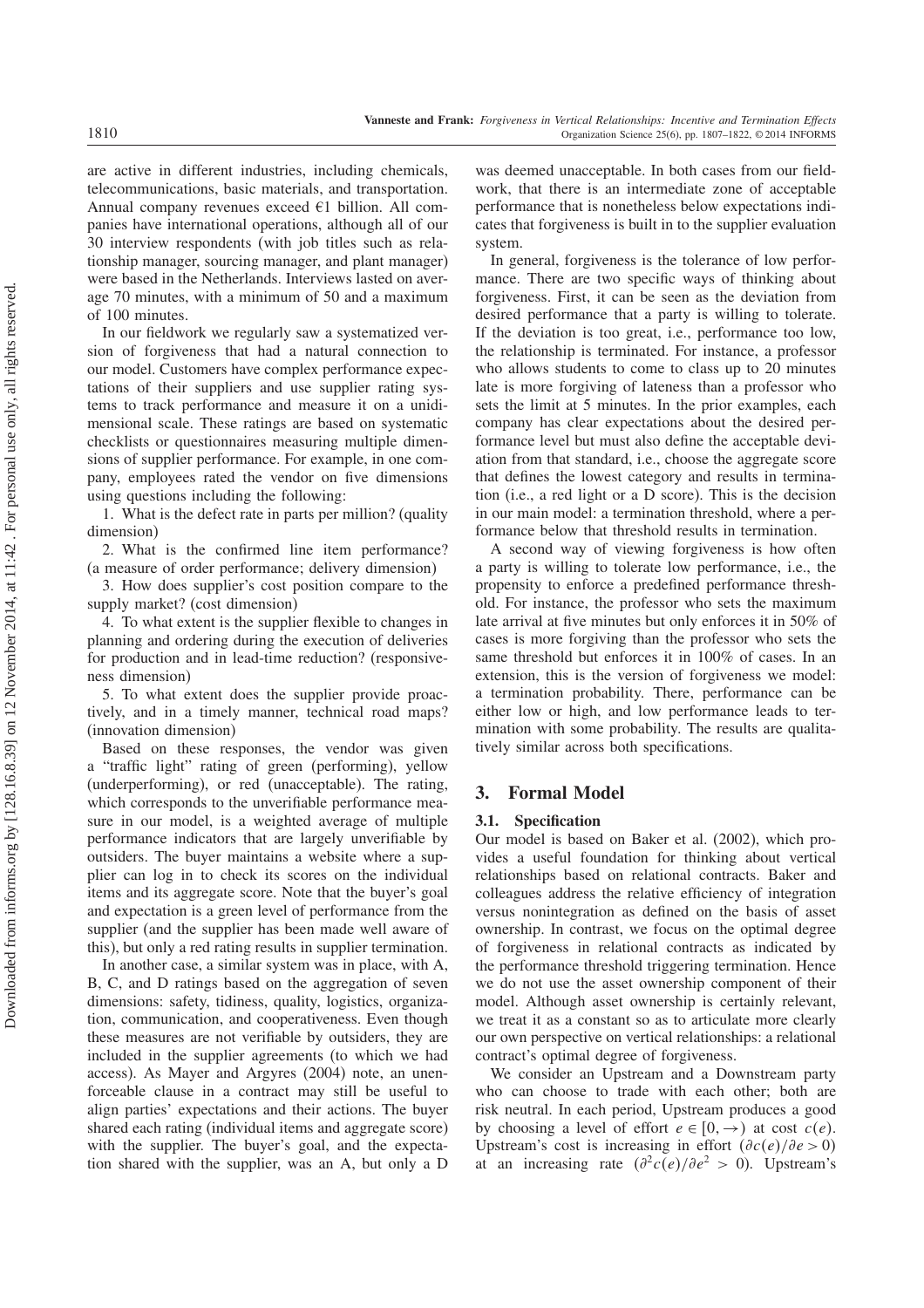effort generates a stochastic value of the good, Q, for Downstream, where this value is continuous and  $Q_L \le Q < Q_H$ . Let  $\Delta Q = Q_H - Q_L > 0$ ; then we can define  $Q = Q_L + q(e)\Delta Q$ , where  $q(e)$  is a stochastic function within [0, 1). Effort increases  $q(e)$  in a firstorder stochastic dominance sense so that, on average, more effort leads to higher value.<sup>2</sup> If Upstream exerts no effort, then we assume that the value of the good is minimum  $(Q = Q_L$  when  $q(0) = 0$ ) and that the cost is zero  $(c(0) = 0)$ .

We further assume that effort is observable only to Upstream and that no outsiders can verify the value of the good. It is therefore impossible to write an enforceable, formal contract on the input or output of the production process. Hence  $\Delta Q$  captures all the elements that are noncontractible (owing to non-observability of effort or to non-verifiability of quality), and  $Q_L$  includes anything that can be addressed in a formal contract. Thus,  $\Delta Q$  denotes noncontractible value and  $Q_L$  contractible value; their sum,  $Q_H$ , is total value.<sup>3</sup>

Downstream compensates Upstream through a combination of a fixed fee before production  $(w > 0)^4$  and the prospect of future business. Given our theoretical interests, the focus in this paper is on the latter. If the parties cannot agree on a compensation scheme, then they do not trade with each other and instead receive their outside option. We focus on those instances where the outside opportunities are less desirable than efficient trade yet more attractive than when Upstream has no incentive to perform (see Levin 2003).<sup>5</sup>

In a one-time interaction, the up-front fee does not provide Upstream any performance incentive and leaves Downstream to bear the risk of moral hazard (i.e., Upstream providing insufficient or no effort). In this static game, Upstream and Downstream will not trade with each other given their outside opportunities. The prospect of repeated interactions, however, can incentivize Upstream and Downstream to trade—even when agreements are not enforceable. For Upstream, the cost of cheating (giving too little effort) now includes the possible lost value of the future relationship. So in the repeated game, Upstream and Downstream will trade with each other under certain conditions that we shall specify.

In the repeated game, Downstream faces an inference problem: If the value of the good is poor, did Upstream shirk, or was Upstream unlucky despite working hard? To provide incentives, in the first case Downstream would want to punish Upstream and terminate the relationship; in the second case, Downstream would want to reward Upstream and continue the relationship. Because effort is unobservable, Downstream cannot distinguish between these two cases. Hence Downstream specifies a minimum value: if realized value exceeds this level for a given period, then Downstream continues the relationship; otherwise, Downstream terminates

the relationship. In short, one party (Upstream) expends effort and then the other party (Downstream) decides whether that effort's outcome is sufficient to continue the relationship.

We can express this minimum value as  $Q_L + p\Delta Q$ , where  $p \in (0, 1)$  indicates the minimum proportion of noncontractible value that must be exceeded. We study the optimal threshold  $p^*$ , which provides a scale-free indicator of the relational contract. If the minimum threshold is not realized, then Downstream keeps the good and terminates the relationship, whereafter the parties receive their outside payments forever after. As in Klein et al. (1978) and Baker et al. (2002), we assume that Downstream can commit in advance not to renegotiate the contract in the event of underperformance that is, its firing threat is credible. This assumption is motivated by the realization that if Downstream fails to carry through on its threats, then Upstream is unlikely to believe those threats in the future under a renegotiated contract (see also similar arguments in Fudenberg and Tirole 1991 and Rabin 1991). Hollow threats will not induce Upstream to exert effort. As a result, the relationship would be less valuable than the parties' outside options.<sup>6,7</sup>

Let  $U^0$  denote Upstream's net present value of *not* entering the relationship (i.e., the value of the outside option), and let  $U^R$  denote Upstream's net present value of entering the relationship. The continuation probability is  $\alpha \equiv P[q(e) > p]$ , and we use a common discount factor  $\lambda \in [0, 1)$ :

$$
U^{R} \equiv w - c(e) + (1 - \alpha)\lambda U^{O} + \alpha\lambda U^{R}.
$$
 (1)

Likewise, let  $D<sup>O</sup>$  denote Downstream's net present value of not entering the relationship, let  $D<sup>R</sup>$  denote Downstream's net present value of entering the relationship, and define  $E[q(e) | e] = \bar{q}(e)$ :

$$
D^{R} \equiv Q_{L} + \bar{q}(e)\Delta Q - w + (1 - \alpha)\lambda D^{O} + \alpha\lambda D^{R}.
$$
 (2)

Then Upstream and Downstream will enter into the relationship if and only if their payoffs are higher than their outside options:

$$
U^R > U^O \quad \text{and} \quad D^R > D^O. \tag{3}
$$

These boundary conditions imply that the wage must satisfy<sup>8</sup>

$$
c(e) + (1 - \lambda)U^{O} < w < Q_L + \bar{q}(e)\Delta Q + (\lambda - 1)D^{O}.\tag{4}
$$

In the next section, we first explore the optimal effort level e<sup>∗</sup> for Upstream and then Downstream's optimal performance threshold, which is expressed as a proportion  $p^*$  of noncontractible value.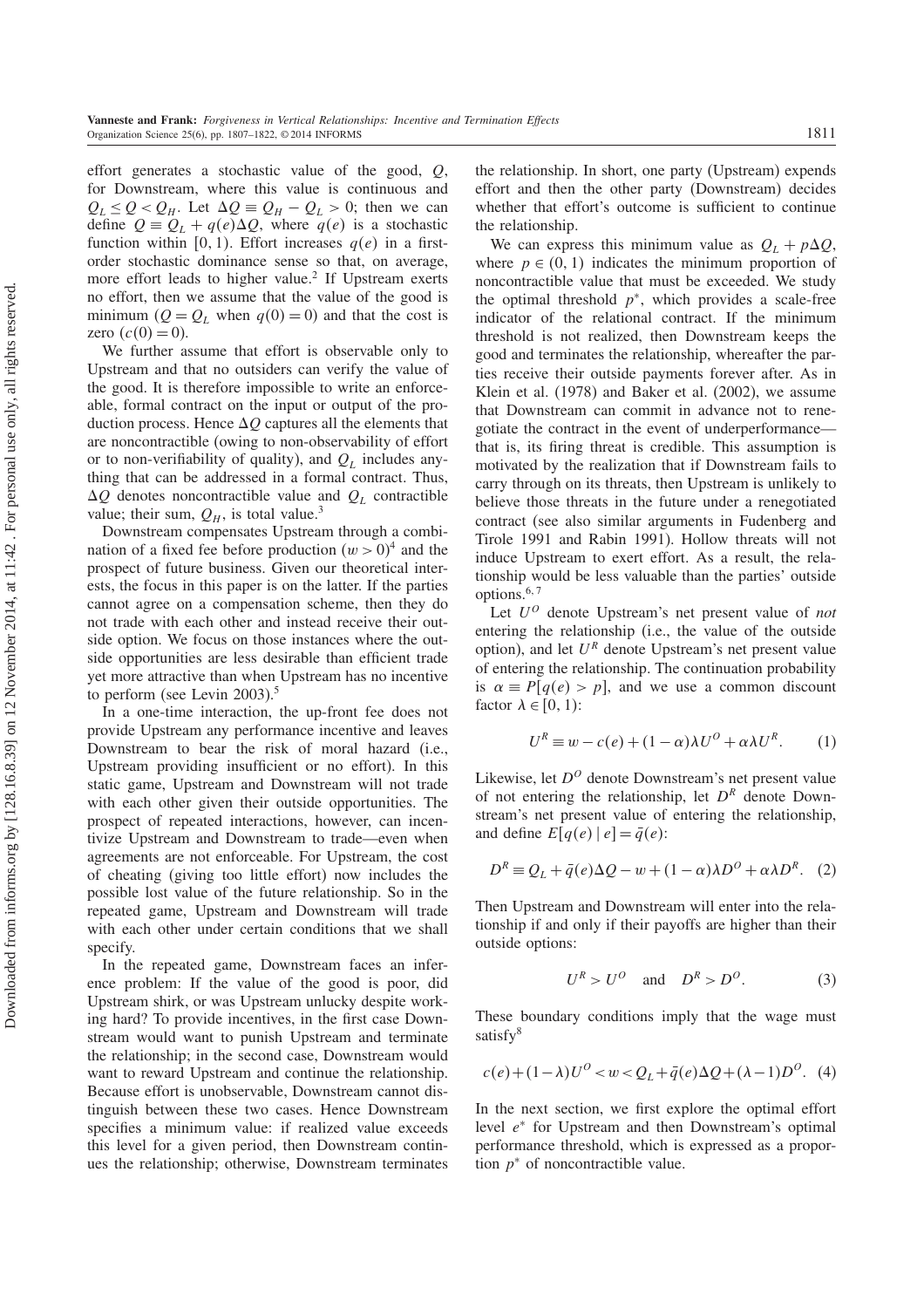### 3.2. Results

Upstream will choose optimal effort  $(e^*)$  to maximize its payoffs:

$$
\max_{e} U^{R}(e, p). \tag{5}
$$

This gives the following first-order condition for the optimal effort level:

$$
\frac{\partial U^R}{\partial e} = \frac{\partial \alpha}{\partial e} \lambda (U^R - U^O) - \frac{\partial c(e)}{\partial e} + \alpha \lambda \frac{\partial U^R}{\partial e} = 0, \quad (6)
$$

so that

$$
\frac{\partial \alpha}{\partial e} \lambda (U^R - U^O) = \frac{\partial c(e)}{\partial e} \quad \text{at } e = e^*.
$$
 (7)

The left-hand side of this expression represents the marginal benefit of effort, and the right-hand side represents the marginal cost of effort. Upstream will choose effort such that the marginal benefit equals the marginal cost.

Downstream will choose the optimal threshold expressed as a proportion  $p^*$  of noncontractible value to maximize its payoffs:

$$
\max_{p} D^{R}(e^*, p). \tag{8}
$$

This leads to the following first-order condition for the optimal threat level:

$$
\frac{dD^R}{dp} = \frac{d\bar{q}(e^*)}{dp}\Delta Q + \frac{d\alpha}{dp}\lambda(D^R - D^O) + \alpha\lambda \frac{dD^R}{dp} = 0,
$$
\n(9)

so that

$$
\frac{d\bar{q}(e^*)}{dp}\Delta Q = -\frac{d\alpha}{dp}\lambda(D^R - D^O) \quad \text{at } p = p^*.
$$
 (10)

The first term represents the marginal benefit of the threshold, and the second term represents its marginal cost. Hence, an increase in the threshold has two opposing effects on the relationship value for Downstream: an incentive effect  $\left(\frac{d\bar{q}(e^*)}{dp\Delta Q}\right)$  and a termination effect  $\left( \frac{d\alpha}{dp} \right) \lambda (D^R - D^O)$ . In the appendix we show that the incentive effect is positive. It represents the increase in expected value resulting from greater effort. In equilibrium, if Downstream sets a higher threshold, then Upstream works harder, making it more likely that the good is of higher value. Thus the incentive effect is the marginal benefit of the performance threshold. The termination effect is the effect of an increase in the threshold on the probability of continuation. In equilibrium, an increase in the threshold makes it more likely that the relationship is terminated; hence a higher threshold reduces the expected duration of the relationship. If a higher threshold did not lead to more termination, then Downstream would increase the threshold because doing so would lead to more effort and would better safeguard the relationship. Because the outside option is

less valuable (see Equation (3)), the termination effect is negative. Thus, the termination effect is the marginal cost of the performance threshold.

See the appendix for additional details and for the formal proofs of the propositions that follow. Our first proposition concerns Upstream's optimal effort.

Proposition 1. *Optimal effort is increasing in the threshold at*  $p = p^*$  ( $\partial e^* / \partial p > 0$ ).

The intuition behind this statement is as follows. In equilibrium, an increase in the threshold increases the marginal benefit of effort but does not affect its marginal cost. An increase in marginal benefit implies that effort is more critical for meeting the higher threshold (i.e., luck alone is less likely to be sufficient). It follows that optimal effort must increase. In other words, in equilibrium, the more likely the punishment, the less attractive the expected payoffs from exerting low effort. To avoid this outcome, Upstream exerts more effort; hence, its optimal effort increases with a stronger threat of termination.

We now turn to the propositions for Downstream's optimal performance threshold. The optimal threshold is where the marginal benefit of the threshold equals its marginal cost or, equivalently, where the incentive effect equals the termination effect. Because of the termination effect, it is not always optimal to set a high threshold. The model points to a trade-off between providing strong incentives for immediate gains and maintaining the relationship for the future; one cannot have both.

We analyze this trade-off by examining how the optimal performance threshold is affected by contractible value  $(Q_L)$ , noncontractible value  $(\Delta Q)$ , and the value of Downstream's outside option  $(D<sup>o</sup>)$ . To discover how the optimal threshold changes, we study how these exogenous variables affect the incentive and termination effects (i.e., the marginal benefit  $MB$  and cost  $MC$ ). If the marginal benefit increases more (or decreases less) than the marginal cost, then the threshold will increase. Table 1 presents an overview of the results.

Proposition 2 addresses changes in contractible value while holding noncontractible value constant; conversely, Proposition 3 addresses changes in noncontractible value while holding contractible value constant. In both of these propositions, total value is allowed to change because it equals the sum of contractible and noncontractible value. In Proposition 4, we hold total value constant and consider changes in noncontractible value, which implies offsetting changes in contractible value. Hence, this proposition concerns the share of noncontractible relative to contractible value.

Proposition 2. *For constant noncontractible value, the optimal performance threshold is decreasing in contractible value*  $(\partial p^*/\partial Q_L|_{\Delta Q} < 0)$ .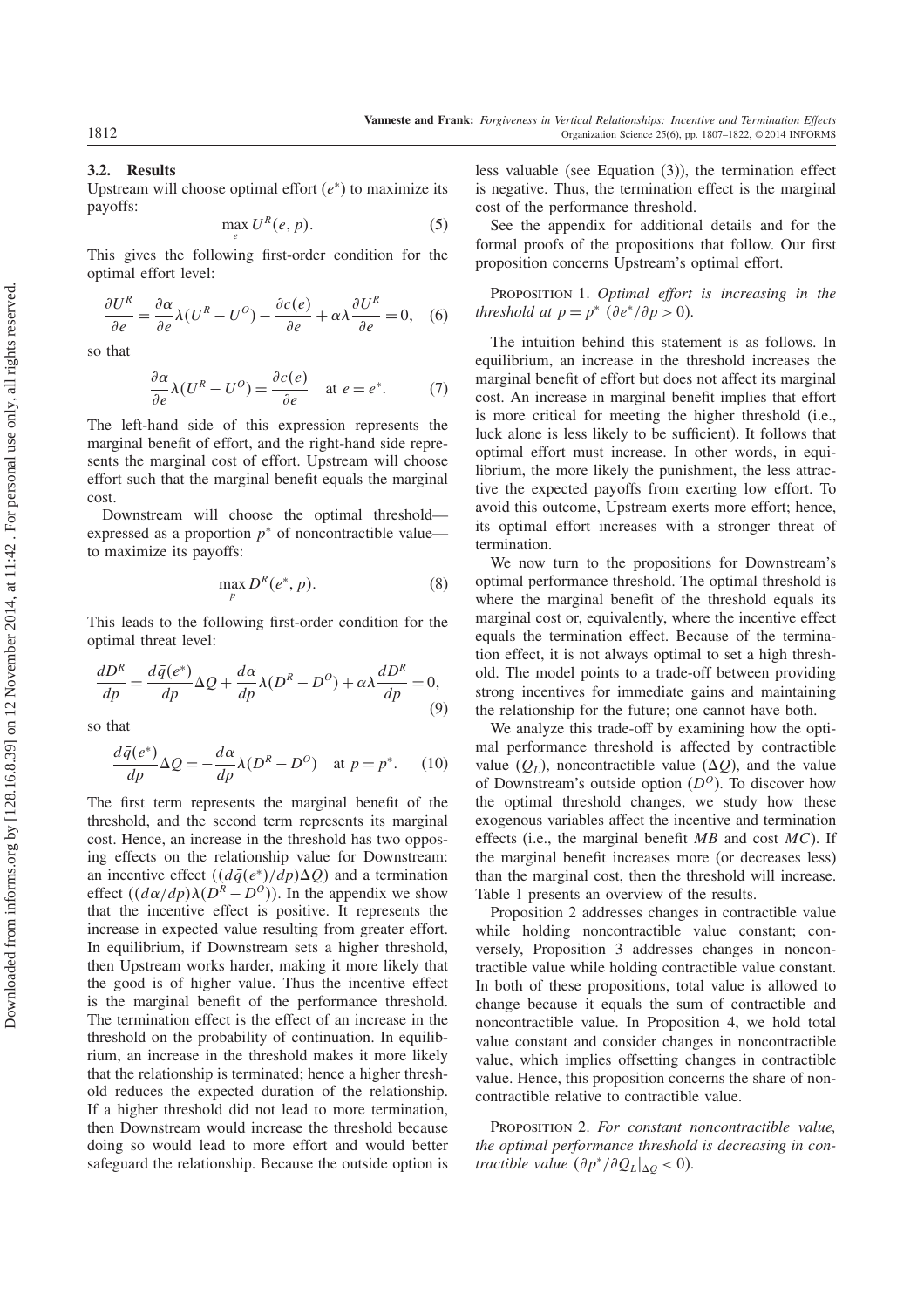| Table I Overview of Model Propositions                                                                                     |                          |                            |                                  |
|----------------------------------------------------------------------------------------------------------------------------|--------------------------|----------------------------|----------------------------------|
| Description                                                                                                                | Incentive<br>effect (MB) | Termination<br>effect (MC) | Performance<br>threshold $(p^*)$ |
| Proposition 2: More contractible value, constant<br>noncontractible value $(\partial p^*/\partial Q_{\iota} _{\Lambda Q})$ | Constant                 | Increases                  | Decreases                        |
| Proposition 3: More noncontractible value, constant<br>contractible value $(\partial p^*/\partial \Delta Q _{Q_i})$        | Increases                | Increases more             | Decreases                        |
| Proposition 4: More noncontractible value, constant<br>total value $(\partial p^*/\partial \Delta Q _{Q_{\mu}})$           | Increases                | Decreases                  | Increases                        |

Table 1 Overview of Model Propositions

The intuition for this result is as follows. An increase in contractible value increases the net present value of the relationship, making it more costly to terminate. Therefore, the termination effect is increasing in contractible value. The level of contractible value does not affect the incentive effect because contractible value does not depend on noncontractible effort; hence the incentive effect is constant and the termination effect increases. The marginal benefit is constant and the marginal cost increases, so the optimal threshold decreases.

The termination effect is negative because the relationship is more valuable *relative* to the outside option. Just as an increase in contractible value magnifies the termination effect, so does a decrease in the value of the outside option. Because a change in the outside option does not affect the incentive effect, the optimal threshold is increasing in the value of the outside option  $(\partial p^*/\partial D^0 > 0)$ . In other words, for the optimal threshold, increasing contractible value is equivalent to decreasing the value of the outside option.

Proposition 3. *For constant contractible value, the optimal performance threshold is decreasing in noncontractible value*  $(\partial p^*/\partial \Delta Q|_{Q_L} < 0)$ .

An increase in noncontractible value increases the incentive effect because the former means that effort leads to higher expected payoffs in the current round. The termination effect also increases since the relationship becomes more valuable and hence termination more costly.

Which effect dominates? Let us compare two cases with equal amounts of noncontractible value but different amounts of total value. In case 1, noncontractible value accounts for a negligible share of total value; in case 2, noncontractible value accounts for almost the entire share of total value. An increase in noncontractible value leads to similar increases in the incentive effect in both cases. In case 1, however, the termination effect will hardly change relative to the change in the incentive effect because only a small part of the total value of the relationship is affected. The situation is reversed in case 2: relative to the change in incentive effect, the change in the termination effect will be much larger because a much larger part of the total value of the relationship is affected.

Given our focus on the shadow of the future, we are most interested in what the model tells us about relationships for which noncontractible value is important. As mentioned previously, we focus on instances where the outside opportunities are less attractive than efficient trade but more attractive than when Upstream has no incentive to perform. (In other words, absent noncontractible value, the parties would not enter the relationship because their outside options would be preferable.) We show in the appendix that for such relationships, changes in noncontractible value influence the termination effect more than the incentive effect. Hence an increase in noncontractible value raises the marginal cost more than the marginal benefit, so the optimal threshold will decrease.

# Proposition 4. *For constant total value, the optimal performance threshold is increasing in noncontractible value*  $(\partial p^*/\partial \Delta Q|_{Q_H} > 0)$ .

Recall that Propositions 3 and 4 both relate to changes in noncontractible value but differ in what is held constant. In Proposition 3, contractible value is held constant so that a change in noncontractible value leads to a change in total value; in Proposition 4, total value is held constant so that an increase in noncontractible value leads to a decrease in contractible value. Thus Proposition 4 concerns the share of noncontractible value versus contractible value (for constant total value).

With an increase in noncontractible value, the incentive effect increases: the higher effort resulting from a higher performance threshold leads to more expected gains in the current round. In contrast, the termination effect decreases under these circumstances. Given constant total value, an increase in noncontractible value implies a decrease in contractible value. Therefore, the value of the best outcome per round remains constant while the value of the worst outcome decreases; hence the expected value of the relationship decreases. It thus becomes less costly to terminate the relationship. The marginal cost goes down and the marginal benefit goes up, so the optimal threshold will increase.

#### 3.3. Alternative Specifications of the Model

We consider three alternative specifications of the model to assess the robustness of its results: an optimal threshold that maximizes total surplus (instead of the one that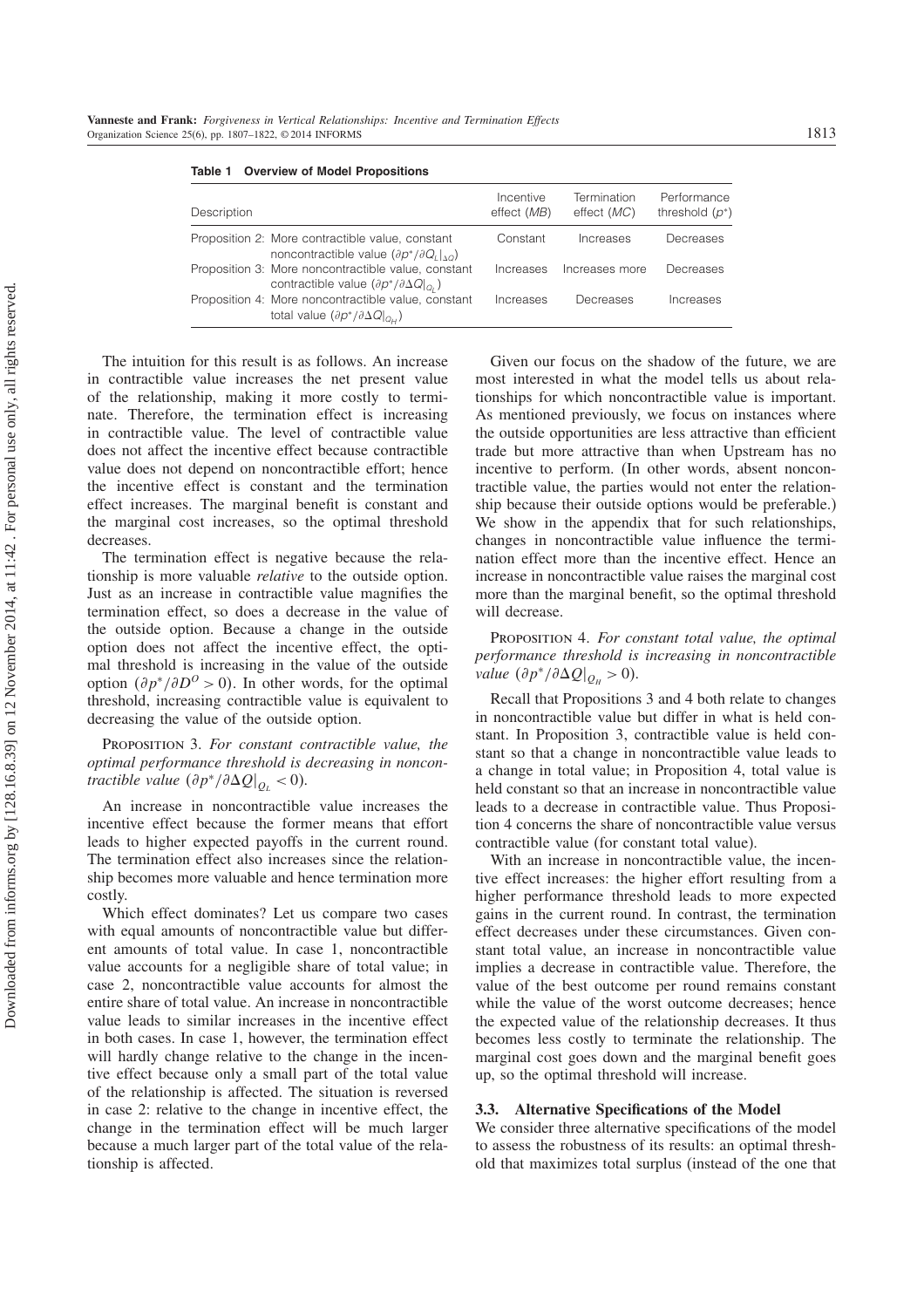maximizes Downstream's value), a bonus that is contingent on the value of the good (in addition to, or in lieu of, a fixed wage), and a stochastic decision rule for terminating the relationship (rather than a deterministic rule).

*3.3.1. Total Surplus.* The model described so far assumes that Downstream sets the optimal performance threshold to maximize its payoffs  $(D<sup>R</sup>)$ . An alternative is to find the threshold that maximizes the joint payoffs for Upstream and Downstream. We define total surplus  $(S^R)$  as

$$
S^R \equiv U^R + D^R. \tag{11}
$$

Now the optimal performance threshold  $p^*$  is such that<sup>9</sup>

$$
\max_{p} S^{R}(e^*, p). \tag{12}
$$

In the online appendix (available as supplemental material at http://dx.doi.org/10.1287/orsc.2013.0861), we derive the first-order condition. We find that the optimal threshold for maximizing only Downstream's value is higher than the one for maximizing total surplus. The reason is that when maximizing total surplus, the incentive effect is lower (because it also reflects the costs that Upstream incurs when exerting more effort) and the termination effect is higher (because it accounts for the value lost not only by Downstream but also by Upstream). Hence the marginal benefit of the threshold decreases and the marginal cost increases. As a result, the threshold that maximizes Downstream's value is higher than the threshold that maximizes total surplus.

Although the levels of the marginal benefit and cost change under the total surplus criterion, qualitatively, the analysis remains much the same. Indeed, it can be shown that the propositions addressing the optimal threshold (i.e., Propositions 2–4) hold when maximizing total surplus. In particular, the optimal performance threshold decreases if contractible value increases (Proposition 2) and decreases if noncontractible value increases (Proposition 3). Similarly, the share of noncontractible versus contractible value (Proposition 4) affects the optimal threshold in the same way regardless of which maximization criterion is applied.

*3.3.2. Bonus.* In the model, Upstream receives a wage that is independent of the good's value. We consider here a model in which, in addition to a wage, Downstream pays Upstream a bonus  $b$  if and only if the good's value is above the critical threshold.<sup>10</sup> In the online appendix, we provide Upstream's and Downstream's first-order conditions for this extension. The marginal benefit for Upstream's effort now includes the additional expected bonus it will receive, while its marginal cost of effort stays the same. The marginal cost for Downstream's threshold now takes into account the additional expected bonus it will pay in the current round. Its marginal benefit remains the same.

Once again, the analysis is qualitatively unaffected even though the level of the marginal cost differs depending on whether a bonus is present. We can therefore use similar logic as before to show that all the propositions derived for a model without a bonus hold also for a model with a bonus.

*3.3.3. Stochastic Termination.* The base model assumes that value is stochastic and continuous and the decision rule to terminate is deterministic—that is, terminate if performance is (at or) below the threshold but continue if it is above the threshold. An alternative is to assume that value is stochastic and discrete (i.e.,  $Q_H$  with probability  $q(e)$  and  $Q_L$  with probability  $1 - q(e)$ ) and the decision rule to terminate is stochastic: if the value is  $Q<sub>L</sub>$ , then Downstream terminates with probability < 1; if the value is  $Q_H$ , then Downstream continues with probability  $= 1$ . This scenario can be interpreted as Downstream playing a mixed strategy. In the online appendix, we show that the first-order conditions are almost identical to the first-order conditions for our basic model. Hence, we can use the logic from our basic model to re-derive all four of our propositions.

In sum, Propositions 1–4 hold across a number of different specifications, which suggests that our model captures a robust phenomenon. In the next section, we discuss the logic that unifies the different specifications.

### 3.4. The Incentive and Termination Effects

Our model highlights a trade-off between two opposing effects. The first is the incentive effect: a higher performance threshold incentivizes Upstream to exert more effort. If high performance is not required for the continuation of a relationship, then there is little incentive to work hard. But if future business is awarded on the basis of past outcomes, then Upstream has a strong motivation to perform. In such cases, future outcomes affect current actions. Opposed to this incentive effect is the termination effect: a higher performance threshold makes it more likely that a valuable relationship will be terminated. Punishing underperformance more harshly decreases the duration of the relationship, which offsets the incentive effect. The termination effect of a higher performance threshold is negative whenever the focal relationship is more valuable than the outside option. The existence of a termination effect implies that a more demanding or less forgiving relational contract (i.e., one with a higher performance threshold) is not necessarily better. Rather, the optimal performance threshold reflects a trade-off between providing strong incentives for the present and maintaining the relationship for the future.

Our model predicts differences in the optimal performance threshold depending on the amount of value from contractible versus noncontractible sources. By definition, contractible value can be captured in a formal contract. Noncontractible value cannot, and it is precisely in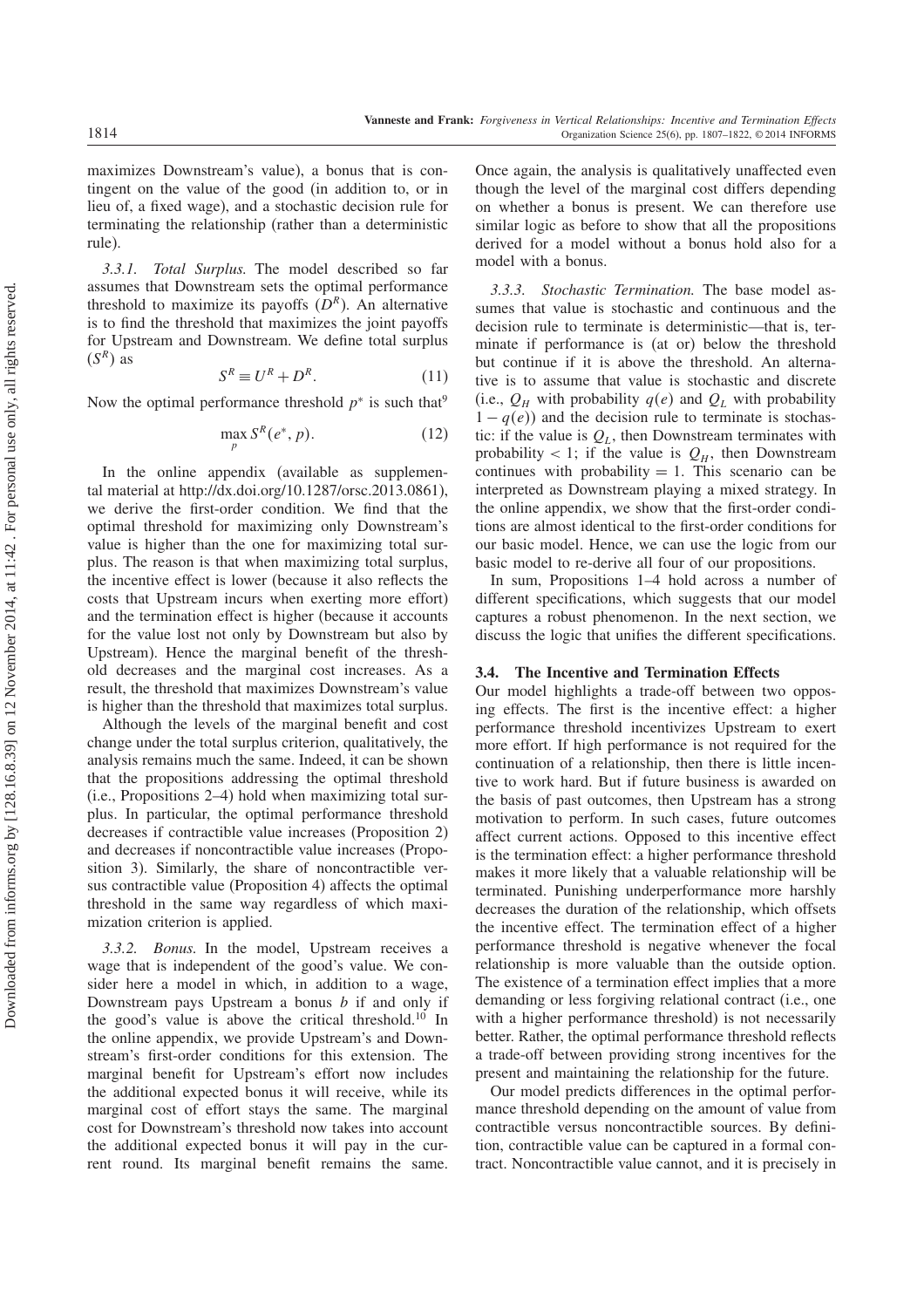such cases that the promise of future business serves as an incentive. Our model predicts that the optimal performance threshold is decreasing in both contractible and noncontractible value (when either increases the total value of the relationship) but is increasing in noncontractible value when total value is held constant (i.e., when the share of noncontractible value relative to contractible value increases). So even when value can be specified in a formal agreement, it influences the relational agreement between two parties (see also Baker et al. 1994, Bernheim and Whinston 1998).

The intuition for these results can be found by examining how contractible and noncontractible value affect each of the incentive and termination effects. If the incentive effect increases relative to the termination effect, then the optimal performance threshold also increases. If the incentive effect decreases relative to the termination effect, then the optimal performance threshold falls. More contractible value by itself makes the relationship more valuable and thereby increases the termination cost. Yet more contractible value does not yield stronger incentives to produce noncontractible value, so the optimal performance threshold decreases with contractible value. By itself, more noncontractible value increases both the incentive and termination effects; incentives from threatening have more impact, and the relationship becomes more costly to terminate. When noncontractible value constitutes a large part of the relationship's value—when the shadow of the future is most relevant—the termination effect will dominate the incentive effect. In other words, when a relational contract is most important (i.e., when a formal contract cannot describe well the value created in an exchange), the relational contract will be a demanding one (i.e., unforgiving).

Figure 1 illustrates these general results for the optimal performance threshold  $p^*$  via arbitrary specific functional forms that conform to the general requirements for  $q(e)$  and  $c(e)$ :  $q(e) = 1 - 1/(1 + x \cdot 5e)$ , where x is a random variable uniformly distributed in  $[0, 1)$ ;  $c(e) = \frac{1}{2}e^2$ ;  $w = 0.45$ ;  $U^0 = 4$ ;  $D^0 = 4$ ; and  $\lambda = 0.95$ . The figure shows that the optimal performance threshold is decreasing in noncontractible value (on the horizontal axis) and also in contractible value (on the vertical axis). For high values of either type, the optimal performance threshold is lower ( $p^* < 0.05$ ); for low values, that threshold is higher ( $p^* > 0.35$ ).

Figure 1 also shows how the optimal performance threshold varies in response to changes in the share of noncontractible relative to contractible value. Along the thick diagonal line that intersects the vertical axis at  $Q_L = 0.40$  and the horizontal axis at  $\Delta Q = 1.90$ , total value is constant  $(Q_H = 1.90)$ , but the share of noncontractible value increases from the vertical axis intersection to the horizontal axis intersection. Increasing





the share of noncontractible value amplifies the incentive effect because it increases the gains from effort in the current round; however, it weakens the termination effect because the relationship becomes less valuable (in a given round, the best outcome is constant but the worst outcome worsens). Thus, more noncontractible value relative to contractible value leads to a higher performance threshold.

*3.4.1. Effect of Wage on Optimal Threshold.* We provide here an additional analysis of the effect of the wage, a key incentive mechanism, on the optimal threshold  $(\partial p^*/\partial w)$ . We illustrate that (1) the sign of this derivative is indeterminate, and (2) regardless of the sign, our propositions hold. We use the same specification as before:  $q(e) = 1 - 1/(1 + x \cdot 5e)$ , where x is a random variable uniformly distributed in [0, 1);  $c(e) =$ <br> $\frac{1}{2}e^2$ .  $U^0 = 4$ ;  $D^0 = 4$ ; and  $\lambda = 0.95$  (see the optime  $\frac{1}{2}e^2$ ;  $U^0 = 4$ ;  $D^0 = 4$ ; and  $\lambda = 0.95$  (see the online appendix for formal proofs and generic functions). Figure 2 shows four scenarios with differing levels of contractible and noncontractible value (I:  $Q_L = 0.0$ ,  $\Delta Q =$ 1.5; II:  $Q_L = 0.0$ ,  $\Delta Q = 1.9$ ; III:  $Q_L = 0.4$ ,  $\Delta Q = 1.5$ ; and IV:  $Q_I = 0.4$ ,  $\Delta Q = 1.9$ ). This set of contractible and noncontractible values is such that the contractible value is not sufficient for the parties to enter into a relationship (but the sum of contractible and noncontractible values makes the relationship worth more than the outside options). For each scenario we analyze the entire wage range by increasing the wage in increments of 0.01 from the minimum to the maximum allowed value. The range of permissible wages varies across the scenarios because the value of the relationship differs.

For the same production and cost functions, we observe all possible relationships between the wage and the optimal threshold. For the two upper plots, the optimal threshold increases with wage. For the two lower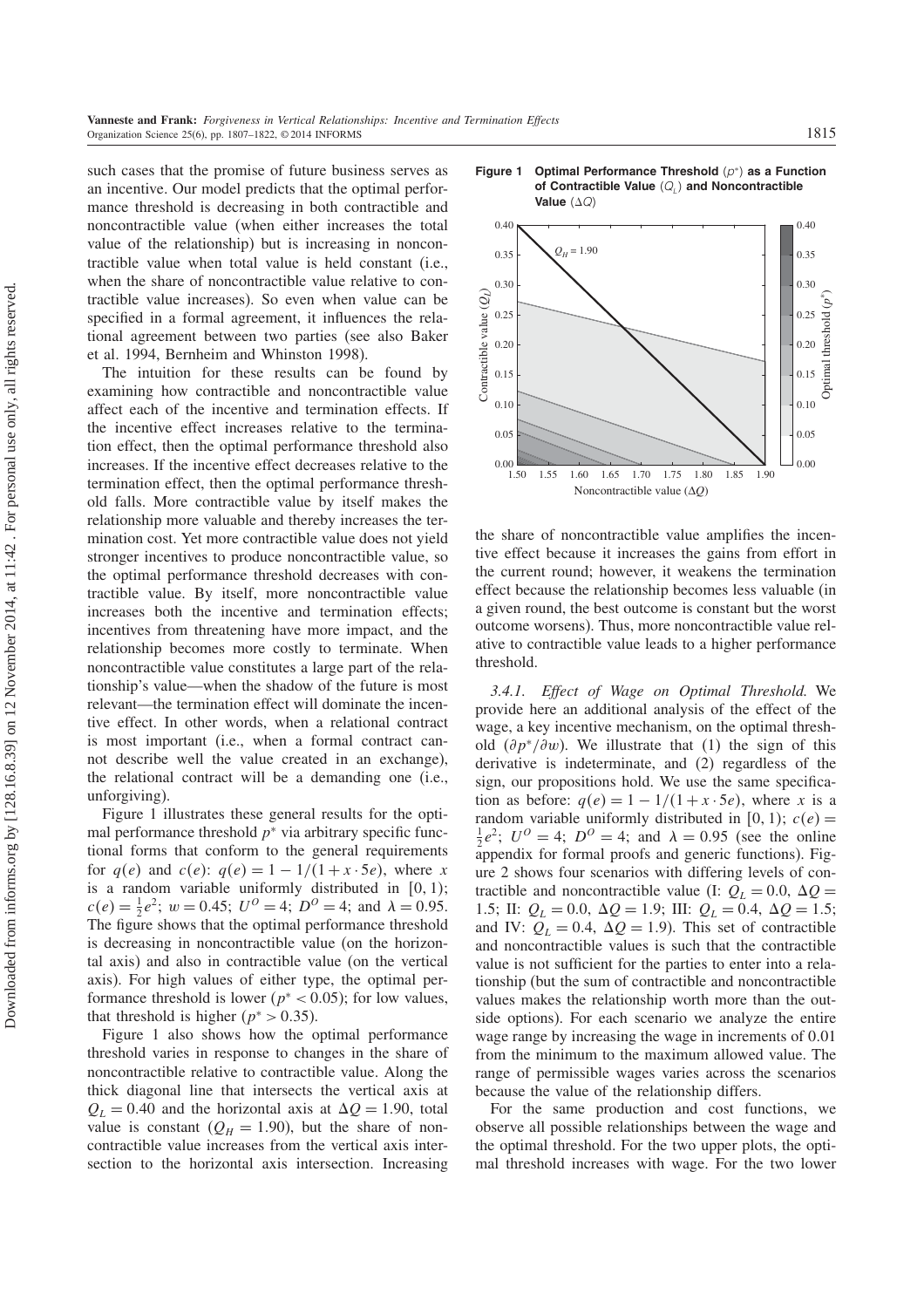

Figure 2 The Relationship Between Wage and the Optimal Threshold Can Be Positive, Zero, or Negative

left plots, the optimal threshold initially decreases with wage, then is constant, and eventually increases. Thus, as suggested by the formal approach (see the online appendix), the relationship between wage and the optimal threshold is not unidirectional.

Regardless of the direction of the wage–threshold relationship, however, our main propositions hold. Proposition 2 states that the optimal threshold decreases in contractible value for constant noncontractible value. Proposition 3 indicates that the optimal threshold decreases in noncontractible value for constant contractible value. Proposition 4 says that the optimal threshold increases in the share of noncontractible value for constant total value. Taken together, this implies the following for the optimal threshold for the different scenarios:

•  $p_I^* > p_{III}^*$  because the level of contractible value is greater in scenario III and the level of noncontractible value is the same (Proposition 2).

•  $p_I^* > p_{II}^*$  because the level of noncontractible value is greater in scenario II and the level of contractible value is the same (Proposition 3).

•  $p_{II}^* > p_{III}^*$  because the share of noncontractible value is greater in scenario II and the level of total value is the same (Proposition 4).

•  $p_{III}^* > p_{IV}^*$  because the level of noncontractible value is greater in scenario IV and the level of contractible value is the same (Proposition 3).

Figure 3 illustrates these propositions. It shows the optimal threshold for the different scenarios for the wages that are permissible in all scenarios. In other words, Figure 3 shows a subset of the data of Figure 2. For the same wage, we see that our propositions hold such that  $p_I^* > p_{II}^* > p_{III}^* > p_{IV}^*$ . Scenario I ( $\bigtriangledown$ ) is above scenario II (+), is above scenario III  $(x)$ , and is above scenario IV  $(\triangle)$ .

In Figure 3 some wages create more value than others. An optimal wage is such that no other wage from the range of permissible wages creates more value in the relationship. The propositions are derived for any arbitrary wage that causes both parties to enter the relationship voluntarily. Thus, regardless of the value of the wage (provided that the boundary conditions are met;

Figure 3 The Propositions Hold Independent of the Relationship Between Wage and Optimal Threshold

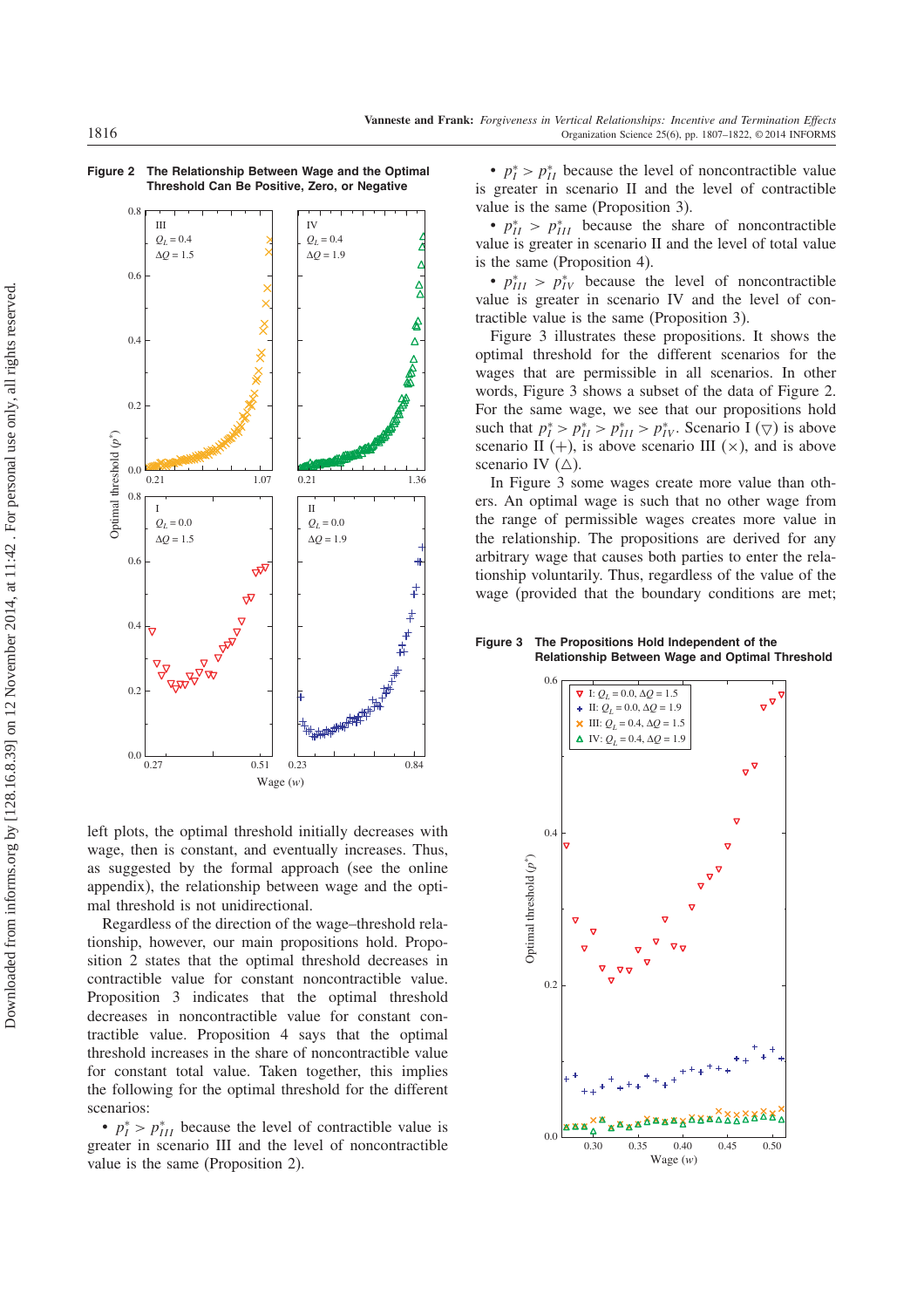see (4)) or the wage's relationship with the optimal threshold, the propositions hold.

## 4. Discussion

The key decision variable in our model is the performance threshold specified by the relational contract, a value (at or) below which the relationship is terminated. This decision variable can be thought of as establishing either a more forgiving contract (lower threshold or termination probability) or a less forgiving one (higher threshold or termination probability). In this section, we relate our findings to management theory and practice. First, we highlight that forgiving is important, beneficial, and frequent.

Forgiving is *important* when a vertical relationship (partly) depends on a relational contract, which Macaulay (1963) suggests is often the case. By definition, a relational contract is unenforceable by outsiders. Instead, the incentive to cooperate comes from the threat of internal punishment—in particular, the breaking of the relationship if the other underperforms. Therefore, a fundamental question about the structure of any relational contract is, what conditions justify punishment? Or conversely, what conditions justify forgiveness?

Forgiving is *beneficial* when actions relate imperfectly to outcomes. In groundbreaking work, Axelrod (1984) discovered that in repeated prisoner's dilemmas, a simple tit-for-tat strategy—start with cooperation and then do whatever the other player does—was most successful. Soon, however, it became clear that this finding did not generalize to settings with noise (equivalent to "luck" in our model setup), i.e., where an outcome is an imperfect indicator of what the other did. An unintended defect outcome would trigger retaliation in a tit-for-tat strategy. A more forgiving strategy, i.e., one that does not immediately play defect after the other defects, outperforms tit-for-tat in a noisy environment (Bendor et al. 1991, Nowak and Sigmund 1992, Kollock 1993). Thus forgiveness implies a tolerance for bad outcomes. To the extent that in vertical relationships actions imperfectly relate to outcomes, forgiveness is beneficial. Finally, forgiving is a *frequent* phenomenon in real-world supplier relationships, as also observed in our fieldwork.

Given the importance of forgiveness, how might researchers test our theory and managers apply it? We offer one direction here: if (1) governance structures differ in terms of their levels of forgiveness and if (2) relationship value-added and share of noncontractible value influence the optimal level of forgiveness, then (3) relationship value-added and the share of noncontractible value will affect governance structures, all else being equal. We discuss these points in turn.

On the first point regarding the decision variable, we conjecture the degree of forgiveness to depend on the nature of the relationship. Supplier relationships come in many shades, including—in increasing intensity of collaboration—arm's-length relationships, nonequity alliances, equity alliances, and joint ventures (Yoshino and Rangan 1995). We speculate that higher degrees of collaboration between a buyer and supplier will be associated with higher levels of forgiveness. More generally, the organization of vertical relationships can be described on a continuum with markets and firms as endpoints (Stinchcombe 1985, Powell 1987, Hennart 1993). Firms tend to be more forgiving than markets in the sense that firms have a higher tolerance of bad outcomes before relationships are terminated (Williamson 1985, Powell 1987, Eccles and White 1988). We anticipate that this association holds not just for the endpoints of the continuum but also for intermediate forms, so that more firm-like external relationships are more forgiving than more market-like external relationships. For example, a nonequity alliance would be more forgiving than an arm's-length relationship but less so than an equity alliance.

On the second point, regarding the main exogenous parameters in our model—total value, contractible value, and noncontractible value—we see two possible approaches.<sup>11</sup> One is to look for direct empirical equivalents of these constructs. The other, which is possibly easier for measurement, is to think in comparative terms. Here, we discuss how this might be accomplished through a simple transformation of our parameters that preserves all of the model's key propositions.

Specifically, we can define the *share of noncontractible value* as the fraction of value created in the relationship that comes from noncontractible sources, or  $\Delta Q/Q_H$ . And we can define *relationship value-added* as the ratio  $Q_H / d^O$ , where  $d^O$  represents the per-period value of the outside option. The optimal threshold is increasing in the share of noncontractible value (from Proposition 4) and decreasing in relationship valueadded (based on Propositions 2 and 3, and as we further illustrate in the online appendix). The share of noncontractible value might be associated, for example, with the nature of the product. If it is a service, it might be difficult for third parties to verify outcomes of the relationship because they are mainly intangible (Levitt 1981). If the product is a tangible, physical good, verification by a third party becomes easier so that the share of noncontractible value is lower.12 Relationship valueadded is closely associated with Dyer and Singh's (1998) "relational rents."

Combining the first point (on forgiveness and governance structures) and the second point (on relationship value-added/share of noncontractible value and forgiveness) then suggests that a high share of noncontractible value is associated with less forgiving governance structures (e.g., arm's-length relationship) and high relationship value-added with more forgiving governance structures (e.g., equity alliances), all else being equal. When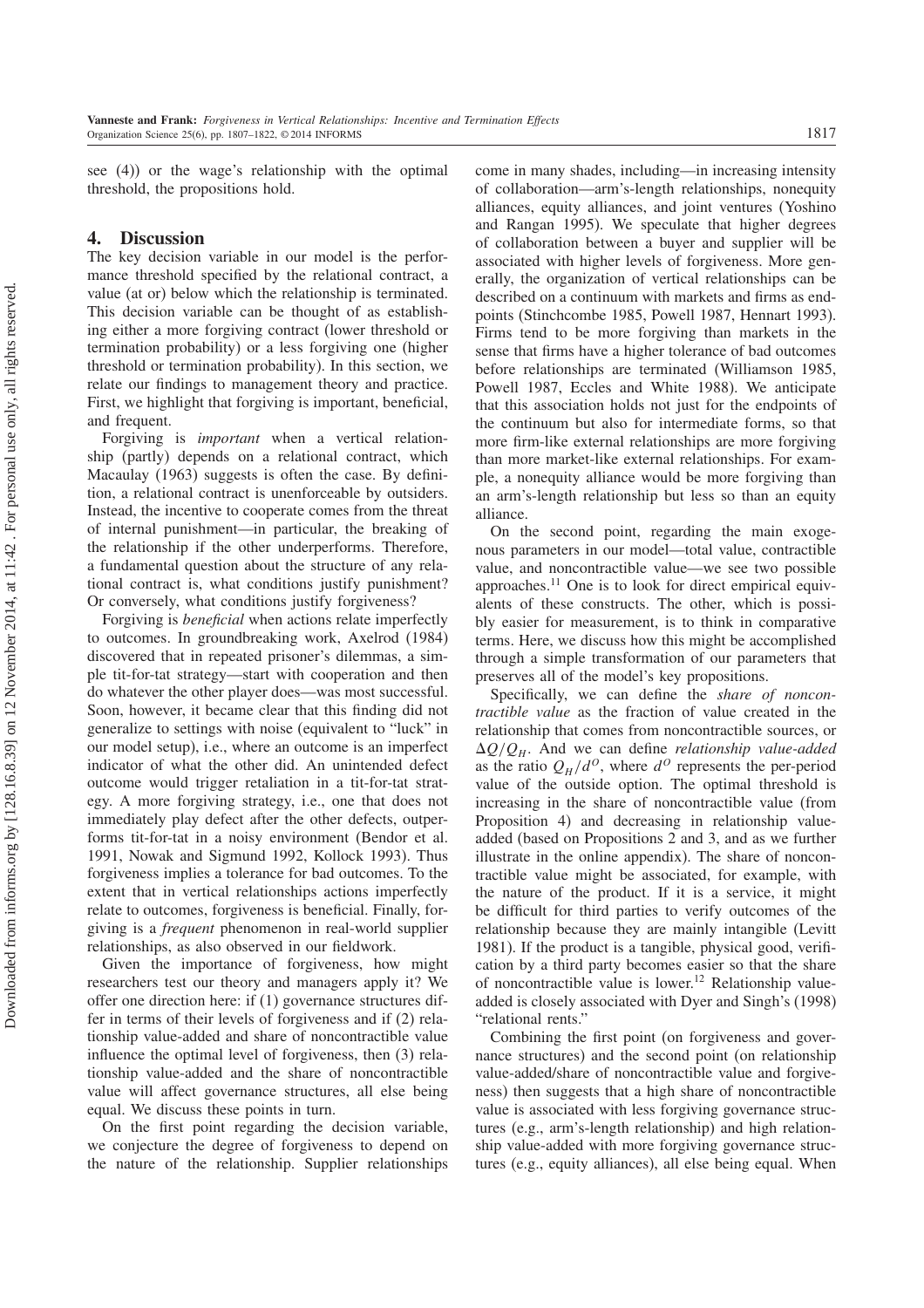the share of noncontractible value is high and relationship value-added low (or vice versa), a governance structure with a more intermediate level of forgiveness might be preferred (e.g., nonequity alliance).

We highlight the following contributions. Our main contribution is to analyze how a critical aspect of any relational contract—the extent of its forgiveness—is influenced by the contracting environment. Existing literature has paid more attention to the structure of formal than relational contracts, despite the latter being ubiquitous (Macaulay 1963). Based on the model, we find that less forgiveness—through a more demanding performance threshold—has two consequences: an incentive effect (so that the other party works harder) and an opposing termination effect (so that it is more likely that the relationship will be terminated). We find that the optimal performance threshold is decreasing in both contractible and noncontractible value and is increasing in the share of noncontractible value relative to contractible value and value of the outside options.

A second contribution is to the literature on vertical relationships. These relationships come in many gradations and are usefully thought of as lying on a continuum with markets and firms as endpoints (Stinchcombe 1985, Powell 1987, Hennart 1993). Because most relationships are of an intermediate form (Powell 1987, Hennart 1993, Zenger and Hesterly 1997), one cost of focusing on pure forms is a deficient understanding of the many organizational arrangements that are not pure (Stinchcombe 1985). Collectively, this research suggests that we should view governance forms as being distributed on a continuum or, at the very least, that we consider the discrete forms observed in practice to be correlated with some underlying, continuous latent variable. Our treatment of a continuous governance mechanism—the extent of forgiveness—offers a natural way, going forward, to theorize about this latent variable and the many relationships occupying the interior of the continuum, which include arm's-length relationships, nonequity alliances, equity alliances, and joint ventures (Yoshino and Rangan 1995).

Prior literature on vertical relationships has highlighted the importance of expected future interactions on cooperation, also known as the shadow of the future (e.g., Heide and Miner 1992, Jap and Anderson 2003, Carson et al. 2006, Poppo et al. 2008). We add to this literature by highlighting an important trade-off in how the shadow of the future shapes incentives in vertical relationships. When future interactions are expected with certainty (i.e., when forgiveness for underperformance is automatic), they provide no incentive. However, too-strict termination conditions (i.e., no forgiveness at all) may result in the loss of a valuable relationship. The optimal contract must balance these conflicting concerns.

We note the following limitations. As for any model, we faced a decision about what to include and what to exclude. We have chosen to present a fairly parsimonious model. Although this aids clarity and enables us to identify the key mechanisms, it also means that certain empirical phenomena are not readily represented in our model. For example, we focus on one-sided production (i.e., the upstream party produces), whereas some relationships may involve joint production. Relatedly, we focus on the moral hazard of the upstream party (e.g., effort level). In practice, there might also be the potential that Downstream fails to live up to its obligation, such that moral hazard is double-sided. Finally, the model considers each supply relationship in isolation, though spillovers may exist between relationships (Argyres and Liebskind 1999, Frank 2013). We see these as useful extensions for future research.

We suggest several further avenues for future research. The first avenue is direct empirical testing of the model's implications as discussed above. Second, our model can be extended to horizontal relationships. Those that rely on one-sided production are easily represented in the current model. Relationships involving two-sided production would require that the model be refined. Third, we argue that the degree of forgiveness is an important governance mechanism in vertical relationships between firms. An important question is how different governance modes—arm's-length relationships, nonequity alliances, equity alliances, and joint ventures—affect forgiveness. As discussed earlier, we suspect that the degree of forgiveness is higher in joint ventures than in alliances and higher in alliances than in arm's-length relationships. Future research needs to establish whether this is indeed the case, and if so, why. Fourth, we have focused on vertical relationships between firms, but such relationships also occur within firms. Relationships within firms tend to be more forgiving than relationships between firms in the sense that within firms there is a higher tolerance for bad outcomes before relationships are terminated (Williamson 1985, Powell 1987, Eccles and White 1988). Future research can establish to what extent our predictions about between-firm relationships hold for predictions about within- versus between-firm relationships.

# 5. Conclusion

Our theory formalizes the notion of forgiveness in the context of a relational buyer–supplier contract and highlights the double-edged nature of forgiveness in these contracts. More forgiveness is valuable because it leads to more stable relationships that are less likely to be terminated because of accidental underperformance. However, more forgiveness also dampens the supplier's effort incentives, since a less demanding performance threshold is more easily met. Our fieldwork and discussion indicate two ways that different degrees of forgiveness might be implemented in practice. One is by choosing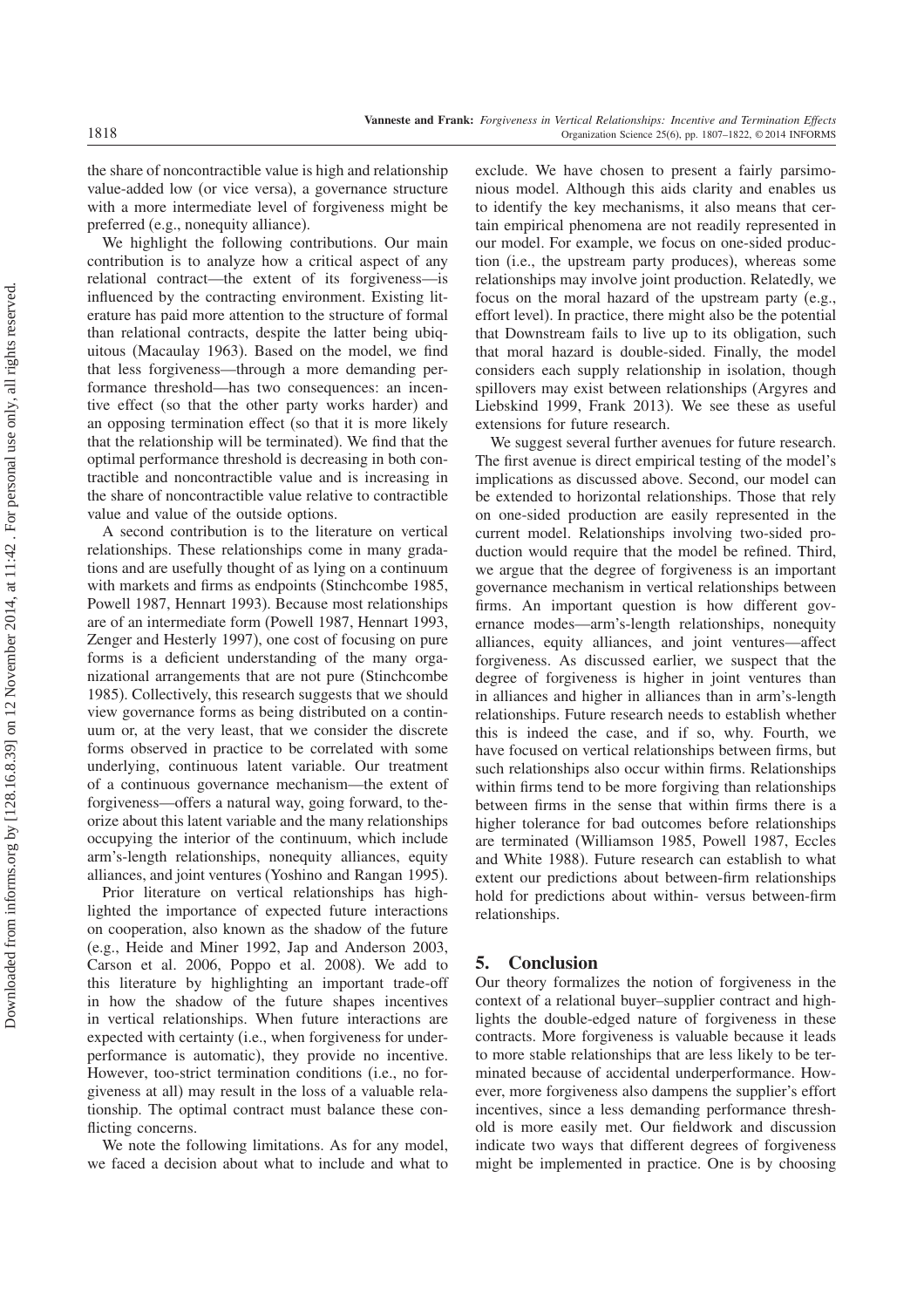Vanneste and Frank: *Forgiveness in Vertical Relationships: Incentive and Termination Effects* Organization Science 25(6), pp. 1807–1822,  $\oslash$  2014 INFORMS 1819

a more or less stringent performance threshold, such as in the supplier evaluation systems that we observe in our fieldwork. The other is by choosing the degree of buyer–supplier integration. In the discussion, we conjecture that a more arm's-length relationship is inherently a less forgiving one, whereas a relationship that more closely resembles vertical integration is inherently more forgiving. Our theory therefore has implications not only for contract design but also for the design of interorganizational relationships. We believe that further analyses through the lens of forgiveness could yield important insights into such relationships.

#### Supplemental Material

Supplemental material to this paper is available at http://dx.doi .org/10.1287/orsc.2013.0861.

#### Acknowledgments

The authors appreciate the helpful comments of Afonso Almeida Costa, Sendil Ethiraj, Isabel Fernandez-Mateo, Gerry George, Javier Gimeno, Sameer Hasija, Toby Kretschmer, Gwendolyn Lee, Ioana Popescu, Phanish Puranam, Mari Sako, Jasjit Singh, Kannan Srikanth, Peter Zemsky, the Management Science and Innovation reading group at the University College London, seminar participants at INSEAD and the Rotterdam School of Management, and attendees of the Academy of Management Conference and the Winter Strategy Conference. They are grateful for the insightful and constructive comments of senior editor Nick Argyres and the reviewers. The authors also appreciate the many people who contributed their time so generously during their fieldwork. They thank Sicco Santema and the Dutch Association for Purchasing Management (NEVI) for making that possible.

### Appendix

We present proofs of all propositions. Upstream sets optimal effort  $(e^*)$  to maximize its net present value of entering the relationship ( $U^R$ ). If  $c(e)$  and  $\alpha(e)$  are twice differentiable, then the first-order condition follows from

$$
\frac{\partial U^R}{\partial e} = \frac{\partial \alpha}{\partial e} \lambda (U^R - U^O) - \frac{\partial c(e)}{\partial e} + \alpha \lambda \frac{\partial U^R}{\partial e} = 0, \quad (13)
$$

so that

$$
\frac{\partial \alpha}{\partial e} \lambda (U^R - U^O) = \frac{\partial c(e)}{\partial e} \quad \text{at } e = e^*.
$$
 (14)

The second-order condition is  $\partial^2 U^R / \partial e^2 < 0$ , which holds for the standard case of increasing marginal costs  $\left(\frac{\partial^2 c(e)}{\partial e^2} > 0\right)$  and decreasing marginal returns  $\left(\frac{\partial^2 \alpha(e)}{\partial e^2}\right)$ < 0; i.e., more effort increases the continuation probability at a decreasing rate).

Downstream sets the optimal threshold  $p^*$ , expressed as the proportion of noncontractible value, to maximize its net present value of entering the relationship  $(D<sup>R</sup>)$ . Our results hold for any wage as long as, for each party, the relationship is more attractive than the outside option (see (4)). Thus, the model allows for bargaining over the wage between Upstream and Downstream, while Downstream selects the threshold. Provided that the second-order condition holds, then the firstorder condition follows from

$$
\frac{dD^R}{dp} = \frac{d\bar{q}(e^*)}{dp} \Delta Q + \frac{d\alpha}{dp} \lambda (D^R - D^O) + \alpha \lambda \frac{dD^R}{dp} = 0, \quad (15)
$$

so that

$$
\frac{d\bar{q}(e^*)}{dp}\Delta Q = -\frac{d\alpha}{dp}\lambda(D^R - D^O) \quad \text{at } p = p^*.
$$
 (16)

PROOF OF PROPOSITION 1  $(\partial e^*/\partial p > 0)$ .

By  $(14)$ , the threshold  $(p)$  affects the marginal benefit of effort (e) and not the marginal cost. We show below that an increase in the threshold increases the marginal benefit. As a result,  $\partial e^*/\partial p > 0$ .

From (16) it follows that  $d\bar{q}(e^*)/dp$  and  $d\alpha/dp$  have the opposite sign. We can write these terms as

$$
\frac{d\bar{q}(e^*)}{dp} = \frac{\partial \bar{q}(e^*)}{\partial e^*} \frac{\partial e^*}{\partial p} \quad \text{and} \quad \frac{d\alpha}{dp} = \frac{\partial \alpha}{\partial p} + \frac{\partial \alpha}{\partial e^*} \frac{\partial e^*}{\partial p}. \quad (17)
$$

Because  $\partial \bar{q}(e^*)/\partial e^* > 0$ ,  $\partial \alpha/\partial p < 0$ , and  $\partial \alpha/\partial e^* > 0$ , it follows that  $\partial e^*/\partial p > 0$  (for otherwise,  $d\bar{q}(e^*)/dp$  and  $d\alpha/dp$ would have the same sign).

Proof of Proposition 2  $(\partial p^* / \partial Q_L |_{\Delta Q} < 0)$ .

Because  $\partial e^*/\partial p > 0$  (see Proposition 1), by (16) we have  $d\bar{q}(e^*)/dp > 0$  and  $d\alpha/dp < 0$ . Thus the left-hand side in  $(16)$  is the marginal benefit of the threshold p, or the incentive effect; the right-hand side is the marginal cost of the threshold, or the termination effect.

It follows that an increase in contractible value  $Q_L$  increases the marginal cost (through  $D<sup>R</sup>$ ) but does not affect the marginal benefit (because noncontractible value  $\Delta Q$  is constant). Therefore,  $\partial p^* / \partial Q_L |_{\Delta Q} < 0$ .

Next we show that  $\partial p^* / \partial Q_L |_{\Delta Q} = -\partial p^* / \partial d^O$ , where  $d^O$ is the per-period value of Downstream's outside option (i.e.,  $d^{O} = (1 - \lambda)D^{O}$ . Using  $D^{R} - D^{O} = (Q_{L} + \bar{q}(e^{*})\Delta Q - w$  $d^O$ )/(1– $\alpha\lambda$ ), we define the implicit function  $F_1$ , based on the first-order condition (16):

$$
F_1 \equiv \frac{d\bar{q}(e^*)}{dp} \Delta Q + \frac{d\alpha}{dp} \lambda \frac{Q_L + \bar{q}(e^*) \Delta Q - w - d^0}{1 - \alpha \lambda} = 0
$$
  
at  $p = p^*$ . (18)

Applying the implicit function theorem yields

$$
\frac{\partial p^*}{\partial Q_L}\bigg|_{\Delta Q} = -\frac{\partial F_1}{\partial Q_L} / \frac{\partial F_1}{\partial p} \quad \text{and} \quad \frac{\partial p^*}{\partial d^O} = -\frac{\partial F_1}{\partial d^O} / \frac{\partial F_1}{\partial p}.
$$
 (19)

Thus,  $\partial p^*/\partial Q_L|_{\Delta Q} = -\partial p^*/\partial d^O$  if  $\partial F_1/\partial Q_L = -\partial F_1/\partial d^O$ , which is the case:

$$
\frac{\partial F_1}{\partial Q_L} = \frac{d\alpha}{dp} \frac{\lambda}{1 - \alpha \lambda} \quad \text{and} \quad \frac{\partial F_1}{\partial d^O} = -\frac{d\alpha}{dp} \frac{\lambda}{1 - \alpha \lambda}.
$$
 (20)

Proof of Proposition 3  $(\partial p^*/\partial \Delta Q|_{Q_L} < 0)$ .

From  $(16)$  it follows that an increase in noncontractible value  $\Delta Q$  increases both the marginal benefit and the marginal cost (through  $D<sup>R</sup>$ ) of the threshold. To determine the overall effect on the threshold, we define the implicit function  $F_2$ , based on the first-order condition (16):

$$
F_2 \equiv \frac{d\bar{q}(e^*)}{dp} + \frac{d\alpha}{dp} \lambda \frac{D^R - D^O}{\Delta Q} = 0 \quad \text{at } p = p^*.
$$
 (21)

The second-order condition implies that

$$
\frac{\partial F_2}{\partial p} < 0 \quad \text{at } p = p^*.\tag{22}
$$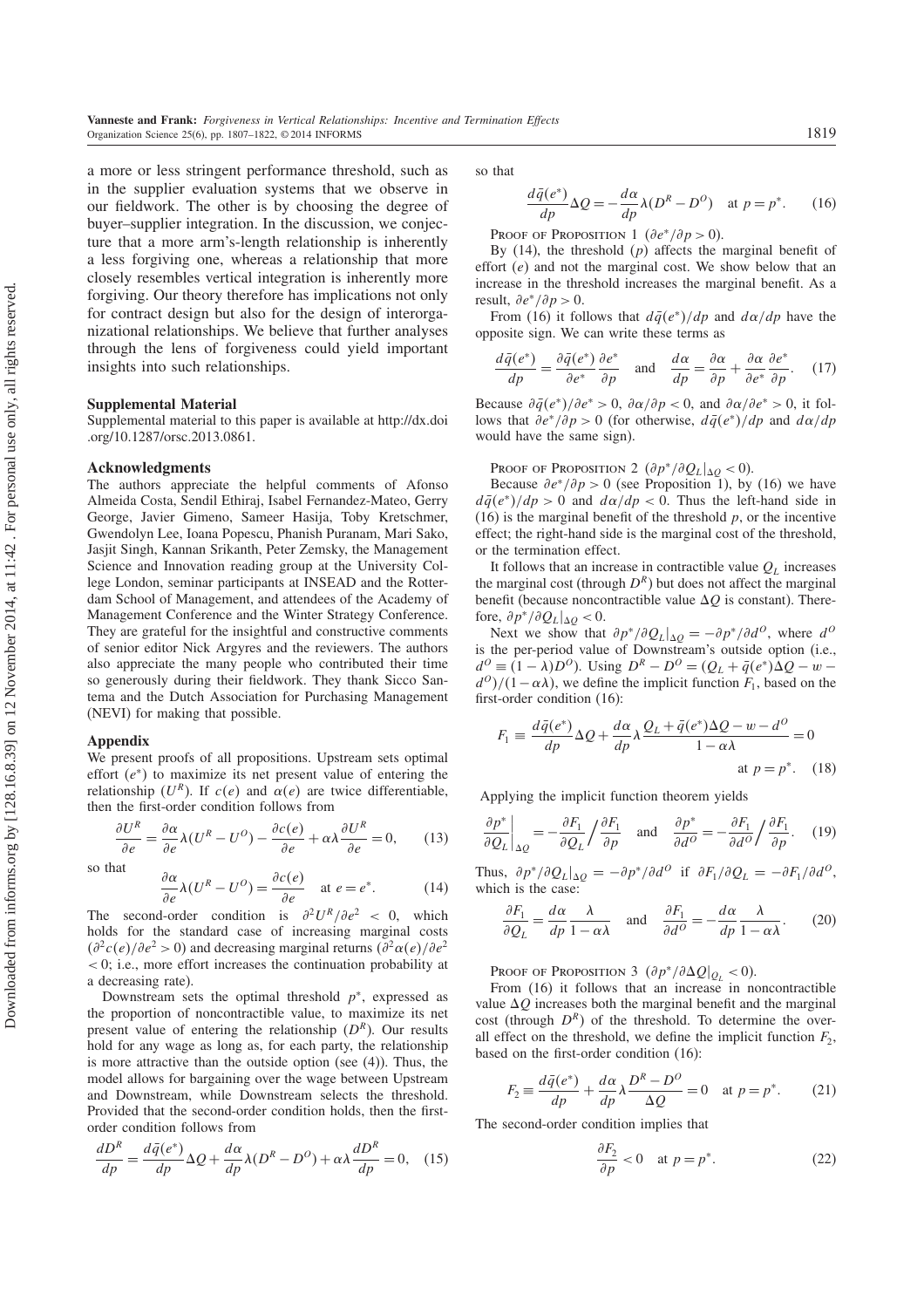Applying the implicit function theorem now yields

$$
\left. \frac{\partial p^*}{\partial \Delta Q} \right|_{Q_L} = -\frac{\partial F_2}{\partial \Delta Q} / \frac{\partial F_2}{\partial p}.
$$
 (23)

Since  $\partial F_2/\partial p < 0$  (by 22),  $\partial p^*/\partial \Delta Q|_{Q_L}$  has the same sign as  $\partial F_2/\partial \Delta Q$ , which has the opposite sign of  $\partial ((D^R - D^O)/\Delta Q)/Q$  $\partial \Delta Q$  (because  $d\alpha/dp < 0$  by (16)). Then, since

$$
D^{R} = \frac{Q_{L} + \bar{q}(e^{*})\Delta Q - w + (1 - \alpha)\lambda D^{O}}{1 - \alpha\lambda}
$$

and

we have

$$
\frac{\partial D^R}{\partial \Delta Q} = \frac{\bar{q}(e^*)}{1 - \alpha \lambda},
$$

$$
\frac{\partial((D^R - D^O)/\Delta Q)}{\partial \Delta Q} = \frac{\Delta Q(\partial D^R/\partial \Delta Q) - (D^R - D^O)}{\Delta Q^2} = -\frac{(Q_L - w + (\lambda - 1)D^O)/(1 - \alpha\lambda)}{\Delta Q^2}.
$$
 (24)

Because Downstream's value of the relationship  $(D<sup>R</sup>)$  if Upstream has no incentive to perform  $(e = 0)$  is less than Downstream's outside option  $(D^O)$ , it follows that

$$
\frac{Q_L - w + (1 - \alpha)\lambda D^0}{1 - \alpha \lambda} < D^0,
$$
\n
$$
Q_L - w + (\lambda - 1)D^0 < 0.
$$
\n
$$
(25)
$$

Hence, by (24),  $\partial((D^R - D^O)/\Delta Q)/\partial\Delta Q > 0$ , and therefore  $\partial p^*/\partial \Delta Q|_{Q_L} < 0.$ 

Proof of Proposition 4  $(\partial p^*/\partial \Delta Q|_{Q_H} > 0)$ .

Given constant total value  $(Q_H)$ , an increase in noncontractible value  $(\Delta Q)$  is equivalent to a decrease in contractible value  $(Q_L)$ ; hence  $\partial p^* / \partial \Delta Q|_{Q_H}$  and  $\partial p^* / \partial Q_L|_{Q_H}$  have the opposite sign. Since  $\Delta Q = Q_H - Q_L$ , it follows from the firstorder condition (see (16)) that

$$
\frac{d\bar{q}(e^*)}{dp}(Q_H - Q_L) = -\frac{d\alpha}{dp}\lambda(D^R - D^O) \quad \text{at } p = p^*.
$$
 (26)

We can now write  $D^R = (1 - \bar{q}(e^*))Q_L + \bar{q}(e^*)Q_H - w +$  $(1 - \alpha)\lambda D^0 + \alpha\lambda D^R$ , whence an increase in contractible value  $(Q_L)$  decreases the marginal benefit and increases the marginal cost (through  $D^R$ ). Therefore,  $\partial p^* / \partial Q_L|_{Q_H} < 0$  and  $\partial p^* / \partial \Delta Q \vert_{Q_H} > 0.$ 

#### Endnotes

<sup>1</sup>In this paper we are concerned with relational contracts (which differ from formal contracts in that they are not enforceable by third parties) as distinct from implicit contracts (which differ from formal contracts in that their terms are imprecisely defined or even unspoken).

<sup>2</sup>We use a generic functional form  $q(e)$  to provide as general results as possible. The specific form of  $q(e)$  will affect the optimal threshold, but it will not affect our propositions, which have to do with how that threshold responds to changes in contractibles, noncontractibles, and outside options.

3Following Baker et al. (2002), we acknowledge the importance of formal contracts but do not model them explicitly because our main interest is in agreements sustained by the shadow of the future. Although we discuss several important interactions between formal and relational agreements, our approach does not allow us to cover them all. For more on such interactions, see Baker et al. (1994) and Bernheim and Whinston (1998).

4This is equivalent to a guaranteed payment after production. <sup>5</sup>If outside opportunities are always less desirable, then it is never optimal to break the relationship. Although such cases may exist, they are irrelevant to a model that seeks to characterize the optimal performance threshold for breaking the relationship.

<sup>6</sup>According to the well-known Folk Theorem (Fudenberg and Maskin 1986), repeated-game models often admit many possible equilibria. We focus on forgiveness in our model because of its empirical relevance. See the concluding section for examples.

7Some versions of efficiency wage theory—specifically, the shirking model (Shapiro and Stiglitz 1984)—involve contracts similar to the one we model here. However, our model is different in at least two key respects. First, efficiency wage theory is more a general equilibrium theory of the labor market than a theory of bilateral contracting. Second, the efficiency wage literature does not consider the question of the optimal degree of forgiveness that is the focus of our model.

<sup>8</sup>We treat the wage as exogenous because our theoretical interest is in the degree of forgiveness. For an analysis of the wage, see the discussion in §3.4.1.

<sup>9</sup>The total surplus could be maximized in one of two ways. One is that a solution is imposed by a social planner. The other is that the parties autonomously negotiate an improvement on the contract in the main model. However, this would require a fixed transfer between them that does not affect the marginal effort incentives. Normally, this would be accomplished through the wage. However, in our model, because the wage is conditional on continuation, which itself is conditional on effort, it cannot serve this function. Note that for Downstream to be better off than under the contract that maximizes profits, any fixed up-front transfer must be from Upstream to Downstream. Furthermore, this transfer payment has to cover the expected duration of the relationship and could therefore be very large. In other words, there must be one transfer at the beginning of the relationship, not at the beginning of every period. We do not observe any up-front payments of any size from a supplier to a buyer in our fieldwork, possibly because after such payment, the supplier would worry that the buyer would not keep its side of the deal.

10The reader might wonder whether Downstream's promise to pay the bonus is credible. In Lazear's (1981) analysis of a similar contracting relationship, he argues that, in practice, a firm will be a party to multiple bilateral contracts that are essentially identical in their structure (contracts with different employees, vendors, etc., that are built on the same template). Promises are therefore credible because any single instance of reneging would have negative spillovers to all other contracts. We assume this to be the case.

<sup>11</sup>For an empirical investigation of the value of outside options, see Greve et al. (2013).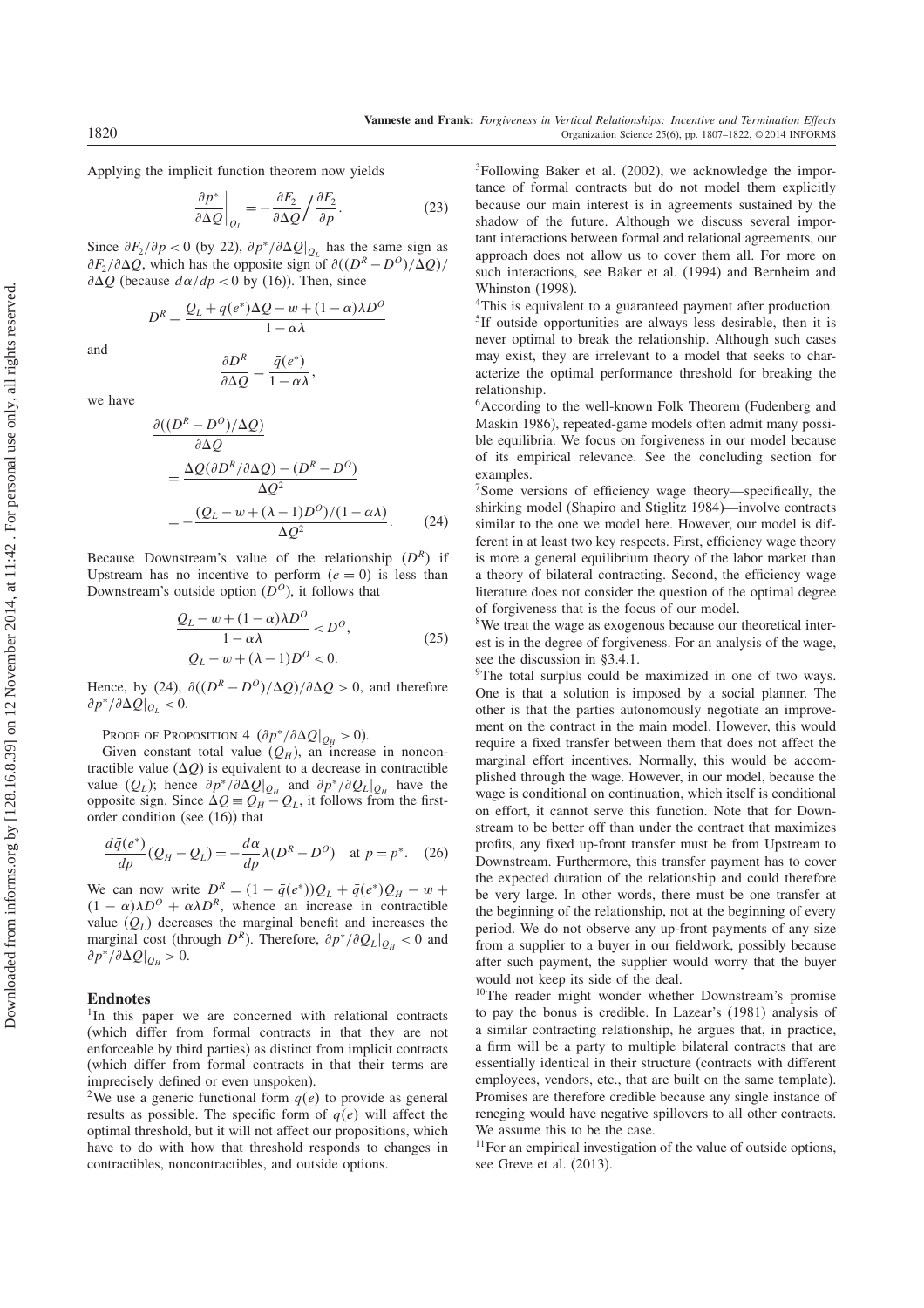<sup>12</sup>For additional measures of the ability to write complete contracts, see Bidwell (2012).

#### References

- Argyres NS, Liebskind JP (1999) Contractual commitments, bargaining power, and governance inseparability: Incorporating history into transaction cost theory. *Acad. Management Rev.* 24(1): 49–63.
- Argyres NS, Bercovitz J, Mayer KJ (2007) Complementarity and evolution of contractual provisions: An empirical study of IT services contracts. *Organ. Sci.* 18(1):3–19.
- Axelrod R (1984) *The Evolution of Cooperation* (Basic Books, New York).
- Baker G, Gibbons R, Murphy KJ (1994) Subjective performance measures in optimal incentive contracts. *Quart. J. Econom.* 109(4):1125–1156.
- Baker G, Gibbons R, Murphy KJ (2002) Relational contracts and the theory of the firm. *Quart. J. Econom.* 117(1):39–84.
- Bendor J, Kramer RM, Stout S (1991) When in doubt...cooperation in a noisy prisoner's dilemma. *J. Conflict Resolution* 35(4): 691–719.
- Bernheim BD, Whinston MD (1998) Incomplete contracts and strategic ambiguity. *Amer. Econom. Rev.* 88(4):902–932.
- Bidwell MJ (2012) Politics and firm boundaries: How organizational structure, group interests, and resources affect outsourcing. *Organ. Sci.* 23(6):1622–1642.
- Bull C (1987) The existence of self-enforcing implicit contracts. *Quart. J. Econom.* 102(1):147–159.
- Carson SJ, Madhok A, Wu T (2006) Uncertainty, opportunism, and governance: The effects of volatility and ambiguity on formal and relational contracting. *Acad. Management J.* 49(5):1058–1077.
- Corts KS, Singh J (2004) The effect of repeated interaction on contract choice: Evidence from offshore drilling. *J. Law Econom. Organ.* 20(1):230–260.
- Dyer JH, Singh H (1998) The relational view: Cooperative strategy and sources of interorganizational competitive advantage. *Acad. Management Rev.* 23(4):660–679.
- Eccles RG, White HC (1988) Price and authority in inter-profit center transactions. *Amer. J. Sociol.* 94(Supplement):S17–S51.
- Elfenbein DW, Lerner J (2003) Ownership and control rights in Internet portal alliances, 1995–1999. *RAND J. Econom.* 34(2): 356–369.
- Elfenbein DW, Lerner J (2012) Exclusivity, contingent control rights, and the design of Internet portal alliances. *J. Law Econom. Organ.* 28(1):45–76.
- Frank DH (2013) Governance institutions and adaptation costs: Evidence from the fall of the Berlin Wall. *Management Sci.* Forthcoming.
- Friedman JW (1971) A non-cooperative equilibrium for supergames. *Rev. Econom. Stud.* 38(1):1–12.
- Fudenberg D, Maskin E (1986) The Folk theorem in repeated games with discounting or with incomplete information. *Econometrica* 54(3):533–554.
- Fudenberg D, Tirole J (1991) *Game Theory* (MIT Press, Cambridge, MA).
- Granovetter M (1985) Economic action and social structure: The problem of embeddedness. *Amer. J. Sociol.* 91(3):481–510.
- Green EJ, Porter RH (1984) Noncooperative collusion under imperfect price information. *Econometrica* 52(1):87–100.
- Greve HR, Mitsuhashi H, Baum JAC (2013) Greener pastures: Outside options and strategic alliance withdrawal. *Organ. Sci.* 24(1):79–98.
- Grossman SJ, Hart OD (1986) The costs and benefits of ownership: A theory of vertical and lateral integration. *J. Political Econom.* 94(4):691–719.
- Gulati R (1995) Does familiarity breed trust? The implications of repeated ties for contractual choice in alliances. *Acad. Management J.* 38(1):85–112.
- Heide JB, John G (1990) Alliances in industrial purchasing: The determinants of joint action in buyer-supplier relationships. *J. Marketing Res.* 27(1):24–36.
- Heide JB, Miner AS (1992) The shadow of the future: Effects of anticipated interaction and frequency of contact on buyer-seller cooperation. *Acad. Management J.* 35(2):265–291.
- Hennart J-F (1993) Explaining the swollen middle: Why most transactions are a mix of "market" and "hierarchy." *Organ. Sci.* 4(4): 529–547.
- Jap SD, Anderson E (2003) Safeguarding interorganizational performance and continuity under ex post opportunism. *Management Sci.* 49(12):1684–1701.
- Klein B, Crawford RG, Alchian AA (1978) Vertical integration, appropriable rents, and the competitive contracting process. *J. Law Econom.* 21(2):297–326.
- Kollock P (1993) "An eye for an eye leaves everyone blind": Cooperation and accounting systems. *Amer. Sociol. Rev.* 58(6):768–786.
- Kreps D, Milgrom P, Roberts J, Wilson R (1982) Rational cooperation in the finitely repeated prisoners' dilemma. *J. Econom. Theory* 27(2):245–52.
- Lazear EP (1981) Agency, earnings profiles, productivity, and hours restrictions. *Amer. Econom. Rev.* 71(4):606–620.
- Levin J (2003) Relational incentive contracts. *Amer. Econom. Rev.* 93(3):835–857.
- Levitt T (1981) Marketing intangible products and product intangibles. *Harvard Bus. Rev.* 59(3):94–102.
- Macaulay S (1963) Non-contractual relations in business: A preliminary study. *Amer. Sociol. Rev.* 28(1):55–67.
- MacLeod WB, Malcomson JM (1989) Implicit contracts, incentive compatibility, and involuntary unemployment. *Econometrica* 57(2):447–480.
- Macneil IR (1978) Contracts: Adjustment of long-term economic relations under classical, neoclassical, and relational contract law. *Northwestern Univ. Law Rev.* 72(6):854–905.
- Malhotra D, Lumineau F (2011) Trust and collaboration in the aftermath of conflict: The effects of contract structure. *Acad. Management J.* 54(5):981–998.
- Malhotra D, Murnighan JK (2002) The effects of contracts on interpersonal trust. *Admin. Sci. Quart.* 47(3):534–559.
- Mayer KJ, Argyres NS (2004) Learning to contract: Evidence from the personal computer industry. *Organ. Sci.* 15(4):394–410.
- Nowak MA, Sigmund K (1992) Tit for tat in heterogeneous populations. *Nature* 355(6357):250–253.
- Parkhe A (1993) Strategic alliance structuring: A game theoretic and transaction cost examination of interfirm cooperation. *Acad. Management J.* 36(4):794–829.
- Poppo L, Zenger T (1998) Testing alternative theories of the firm: Transaction cost, knowledge-based and measurement explanations for make-or-buy decisions in information services. *Strategic Management J.* 19(9):853–877.
- Poppo L, Zhou KZ, Ryu S (2008) Alternative origins to interorganizational trust: An interdependence perspective on the shadow of the past and the shadow of the future. *Organ. Sci.* 19(1):39–55.